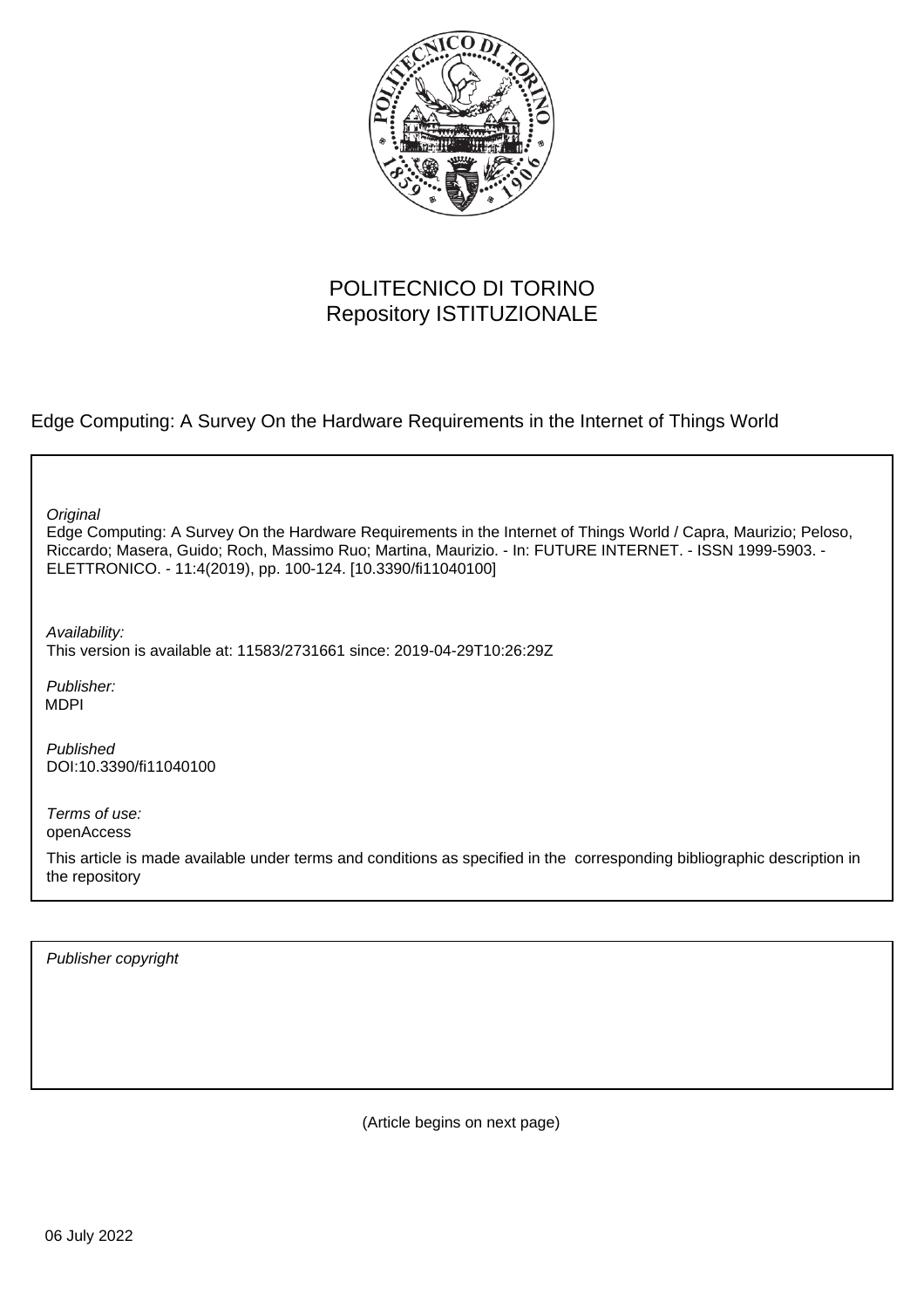



# *Review* **Edge Computing: A Survey On the Hardware Requirements in the Internet of Things World**

**Maurizio Capra [\\*](https://orcid.org/0000-0003-2500-2283) , Riccardo Peloso [\\*](https://orcid.org/0000-0002-5778-4518) , Guido Masera [\\*](https://orcid.org/0000-0003-2238-9443) , Massimo Ruo Roch [\\*](https://orcid.org/0000-0001-7313-8017) and Maurizio Martina [\\*](https://orcid.org/0000-0002-3069-0319)**

Department of Electrical, Electronics and Telecommunication Engineering, Politecnico di Torino, 10129 Torino TO, Italy

**\*** Correspondence: maurizio.capra@polito.it (M.C.); riccardo.peloso@polito.it (R.P.); guido.masera@polito.it (G.M.); massimo.ruoroch@polito.it (M.R.R.); maurizio.martina@polito.it (M.M.)

Received: 27 March 2019; Accepted: 15 April 2019; Published: 23 April 2019



**Abstract:** In today's world, ruled by a great amount of data and mobile devices, cloud-based systems are spreading all over. Such phenomenon increases the number of connected devices, broadcast bandwidth, and information exchange. These fine-grained interconnected systems, which enable the Internet connectivity for an extremely large number of facilities (far beyond the current number of devices) go by the name of Internet of Things (IoT). In this scenario, mobile devices have an operating time which is proportional to the battery capacity, the number of operations performed per cycle and the amount of exchanged data. Since the transmission of data to a central cloud represents a very energy-hungry operation, new computational paradigms have been implemented. The computation is not completely performed in the cloud, distributing the power load among the nodes of the system, and data are compressed to reduce the transmitted power requirements. In the edge-computing paradigm, part of the computational power is moved toward data collection sources, and, only after a first elaboration, collected data are sent to the central cloud server. Indeed, the "edge" term refers to the extremities of systems represented by IoT devices. This survey paper presents the hardware architectures of typical IoT devices and sums up many of the low power techniques which make them appealing for a large scale of applications. An overview of the newest research topics is discussed, besides a final example of a complete functioning system, embedding all the introduced features.

**Keywords:** edge computing; Internet of Things (IoT); microController (MCU); low power; embedded system

## **1. Introduction**

The Internet of Things (IoT), coined in 1999 by Kevin Ashton, is gaining more and more attention in these years due to the increasing amount of connected devices and consequently to the amount of data. In the big data era, recording data from several environments and users is extremely valuable from a statistic as well as a business and economic point of view. Nowadays, almost every device present in everyday life presents some embedded electronics, which turns it into a potential IoT node. Indeed, IoT nodes are able to sense information and transmit it, thanks to a communication interface.

So far, the IoT paradigm had a huge impact on both consumers' lives and business models, due to the decreasing cost of implementation of these devices and the increasing demand. The trend is expected to rapidly increase, as shown in Figure 1. Gartner [1] (world's leading company in research and advisory fields) states that 23.14 billion of connected devices have been produced in the past year (2018), up to 30.73 billion are expected for 2020. This represents a great opportunity for investors, producers and companies to collect big data. In fact, companies are expected to spend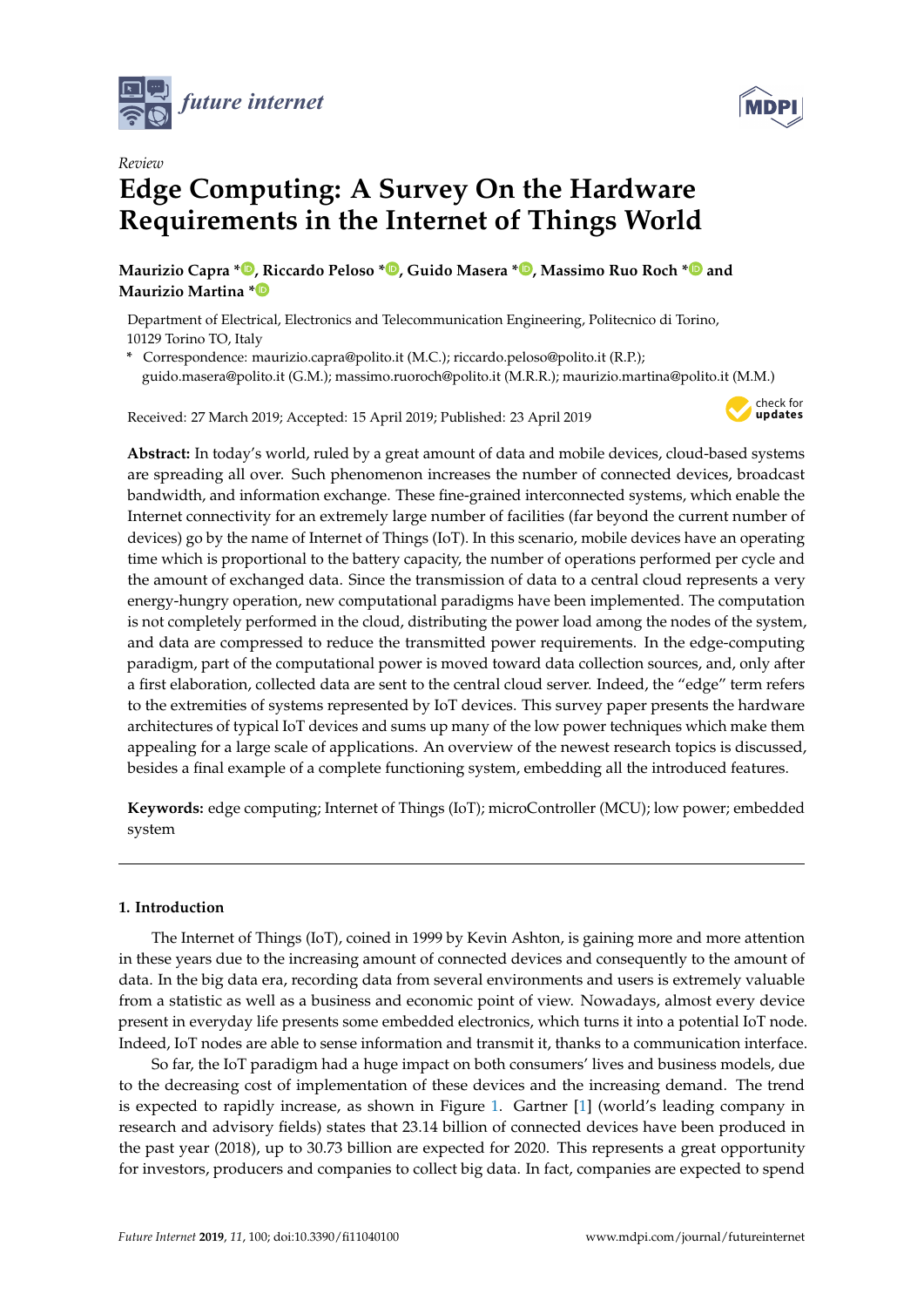around 5 trillion dollars in 2021 to expand the market [2] and introduce new applications, embedded in everyday gadgets.



**Figure 1.** Expected adoption growth of IoT devices.

In a highly dynamic scenario, as depicted above, the opportunities to diversify the possible solutions and applications are many. In addition, there still exists a main common factor: the hardware implementation. Indeed, hardware architectures are quite similar regardless of the final use since their organization relies very often on microcontroller-based platforms. Most IoT devices rely on batteries or energy harvesters. Given that their energy budget is limited, even the power that can be consumed will need smart energy management, driving the hardware engineering toward an ultra-low power approach. Limited power represents a huge constraint to many components of the architecture, especially the energy-hungry ones, like wireless transmitters. In such a case, communication and data to be broadcast must be reduced to the essential, which translates to low energy technology, such as Ultra-Wide Band (UWB) [3–8], and transmit only useful features by exploiting state-of-the-art techniques, like Compressing Sensing.

IoT nodes have to sense and collect data with respect to their specific task. The tasks could be many, ranging from a smart household appliance, sleep monitoring, physical activity tracking, caretaker condition monitoring, etc. Such information, collected over thousands of individuals, must ensure absolute privacy for final users. Indeed, such personal data must be kept safe from outside attacks, avoiding any hacking attempt. Even localization-based services are affected by this problem. The position is part of a privacy policy that must be prevented from threats [9]. In order to protect data, the common procedure is to encrypt the communication so that nobody can steal precious info. Device security, together with encryption techniques, are a matter of discussion and research widely spread around the globe.

Many of the aforementioned tasks, including the last one described above, can be performed directly on the platform without accessing the cloud or a remote hosting service. This considerably reduces the power needed to transmit and receive data before and after elaboration, relieving much of the effort from servers. This change of paradigm is called Edge Computing: part of the workload is decentralized and distributed among the IoT nodes, turning them from simple sensors into more powerful and smart embedded systems, capable of several new features.

Thanks to this innovative and effective approach, measured information can be further analyzed directly on the field, allowing for a more responsive application and a faster post-processing operation once data has been transmitted. Edge Computing paradigm is considered, from many, an environmentally friendlier alternative to the Cloud Computing one, due to its ability to restrain the volume of data to be moved, consequently cutting down the energy cost.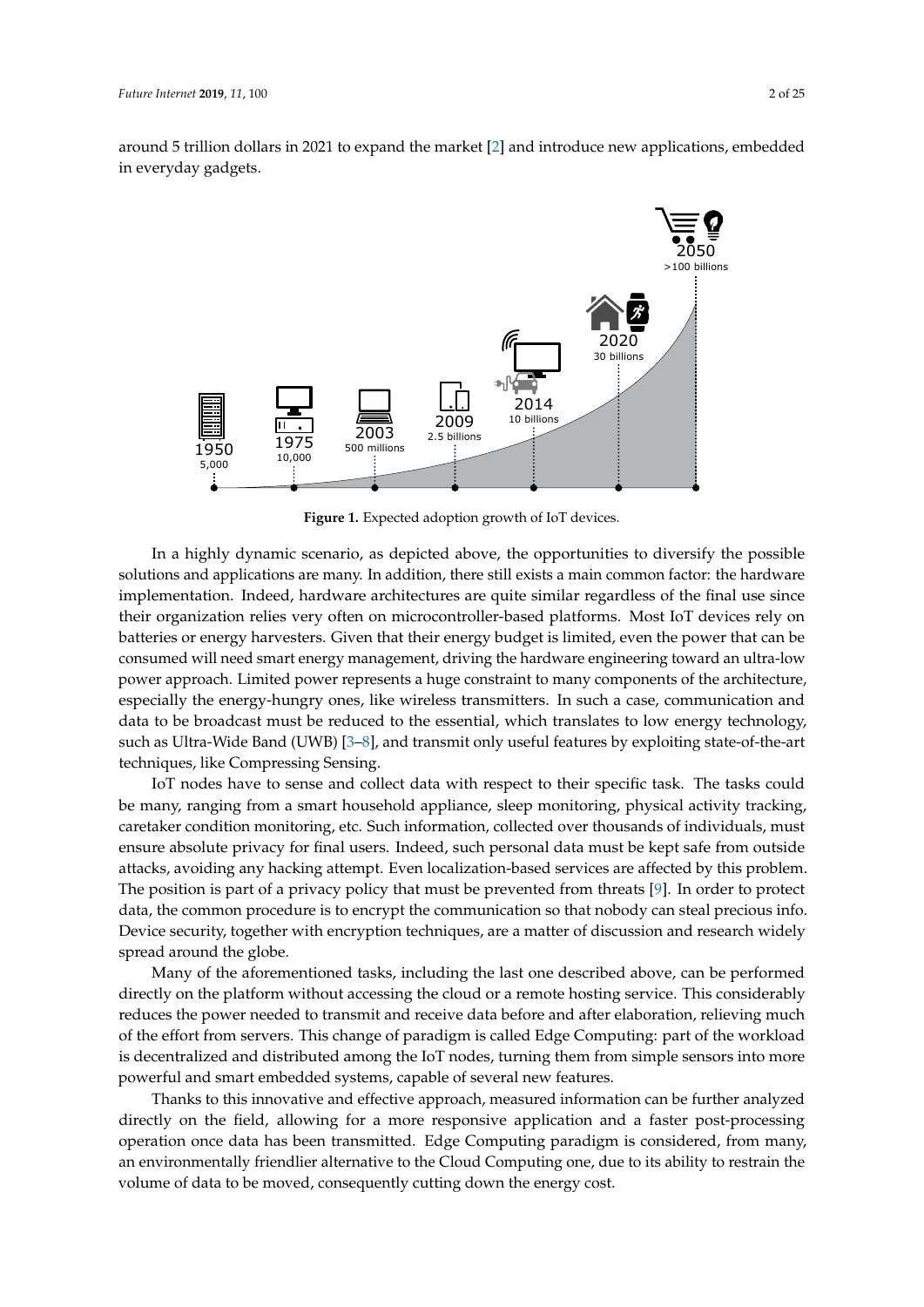As described above, the decentralization of the workload is the focus of many works of research. The aim is to reduce the latency by offloading some of the tasks on surrounding servers [10,11]. In fact, in urban environments, it is possible to rely on such infrastructure to enhance performances. However, in order to correctly manage the workload, there is often the need to split it homogeneously and to synchronize all the different duties. To achieve this goal, something more is required, such as an Operating System (OS). The use of a complete OS instead of a limited embedded firmware becomes a powerful tool when handling complex tasks. In order to manage multiple users and different scenarios, required for IoT, the main OS can run virtualized operating systems (which emulates the entire hardware resources required by an OS) or it can exploit the containerization paradigm, which lets the user have multiple instances of the OS running at the same time while sharing the kernel for resources allocation. The containerization of tasks makes the organization and the allocation of workloads more efficient, by exploiting the bandwidth of the system at its maximum, without exceeding constraints [12]. For sake of clarity, since this current survey is focusing on hardware aspects, OS and software related technologies are not discussed in the following sections; however, the reader can refer to the provided references for further details.

This survey is intended to be an overview of the key aspects of IoT hardware platforms, designed for Edge Computing. Several state-of-the-art techniques, suitable for low power applications, are introduced and discussed through real examples. Section 2 presents the motivations that drive the continuous development of new architectures and techniques, with a special focus on the Edge Computing approach, by describing and emphasizing its importance. Section 3 depicts the landscape of a typical IoT node system, comprehensive of all its main features, ranging from the "brain" (Central Processing Unit) to its peripherals. First, Input/Output (IO) systems are presented as the main communication channels of the system (Section 3.1); a detailed analysis of several IO types is listed, providing pros and cons for every possible choice. Then, memories are introduced as fundamental elements for data retention. Even in this case, several solutions are presented, with a special focus on non-volatile memories (Section 3.3) (memory elements in which data are retained even in case of power failure or interruption).

Power management (Section 3.4) is responsible for deciding which parts of the system should be turned off, when they are detected as not useful for the current task, or even for adjusting the local power supply parameters, such as the voltage level. After this unit, near-threshold behavior is described (Section 3.5) in order to better understand what are the consequences of power supply parameters tuning.

Since Edge Computing heavily relies on data processing, an entire section is dedicated to this topic (Section 3.6). State-of-the-art algorithms and techniques able to reduce significantly the amount of data to be transmitted are discussed.

Section 3.8 is completely devoted to the Central Processing Unit (CPU), explaining the evolution of single-core architectures and the reason for adopting the multi-core paradigm. Indeed, most modern IoT nodes are equipped with powerful processors, able to effectively distribute the computational load among the cores and, consequently, level out the power dissipation.

Finally, a real platform, which sums up all the above-listed features, is presented in Section 4, while Section 5 concludes the paper by providing new challenges and future perspectives.

#### *Methodology and Organization*

This section is intended to explain the review methodology, which this paper is based on. Researchers have at their disposal several different approaches [13] to collect and summarize the state-of-the-art literature on a specific topic. A review paper is the result of five generic steps:

- 1. topic and objectives definition;
- 2. primary search;
- 3. information refinement and secondary search;
- 4. data retrieving;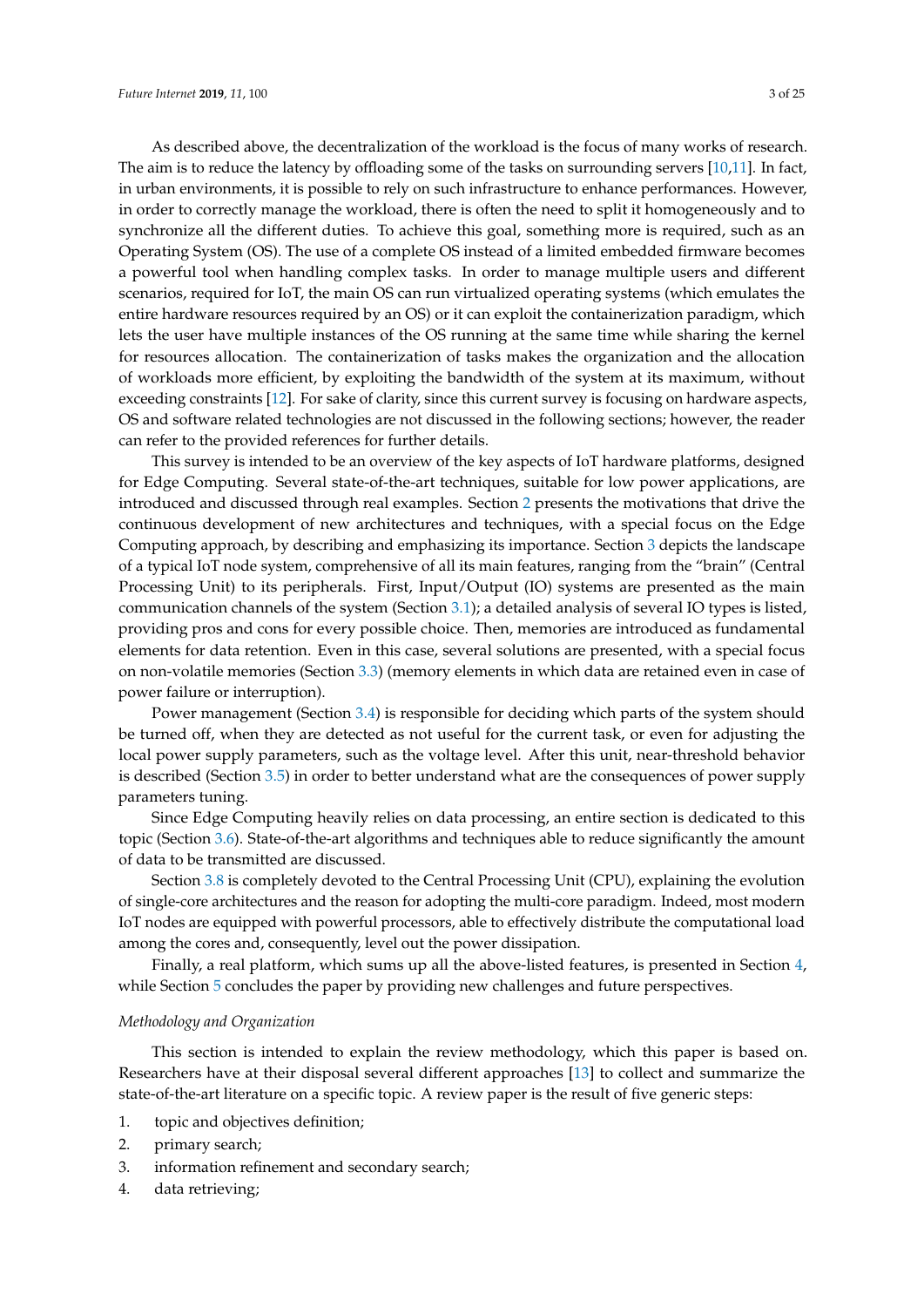5. analyzed data presentation.

Namely, once the main subject of the manuscript is defined, primary search is fundamental in order to create a pool of articles from which the topic is clearly presented and the reader can figure out the principal aspects. Then, a refining process is necessary in order to discard loosely related articles or misleading essays. Secondary search is intended to integrate the current information pool and to deepen some important points. Once the ensemble of articles has been consolidated, data and topic are extracted, reworked and presented.

All the aforementioned points seem to be sequential and to be followed in a linear path, but the review process is strongly iterative, going back and forth through stages many times, before reaching a satisfactory result [14].

The methodology chosen for this paperwork is the narrative review, which is a very traditional way of reviewing contemporary literature. It consists of a summary of the found material, which depicts a quasi-general overview of the topic. Indeed, authors can decide to focus more on a certain aspect than others. As a matter of fact, this paper deals with IoT and edge computing, with special attention to hardware features.

In particular, several efforts have been spent to ensure a rigorous approach. The one pursued in the following sections relies on the one developed by Levy et al. [15], which includes these three steps:

- 1. literature collection and screening;
- 2. data extrapolation and examination;
- 3. composition of the review script.

Thus, this current overview paper presents a narrow and focused spectrum, as allowed by the flexibility of the narrative review approach.

## **2. Definitions and Motivations**

The number of IoT devices is constantly increasing for several different reasons: low production cost, pervasive electronics, and technology in daily life, availability of wireless and wired communication networks, etc.

Since these devices are spreading all over, ethic and practical questions had been posed related to energy footprint and sustainability. Indeed, IoT systems are often battery powered devices able to acquire and send data via wireless transmission. This means, from an architectural point of view, that these devices must be energy efficient, thus requiring low power solutions.

In order to meet all these constraints, IoT systems must be composed of low power sensors, such as MicroElectroMechanical Systems (MEMS), while data are elaborated by means of low power MicroController Units (MCU) and then transmitted. Generally, data are sent as once-in-a-while packets, by exploiting low energy radio transmitters/receivers based on new technologies, such as the UWB communication.

Since transmission is the most power consuming task among the three steps described above, many techniques have been developed in the past years to make it as low-power as possible. One of the most promising techniques, compressive sensing (described in Section 3.7), represents a very efficient solution, which allows for directly reducing the amount of data collected by sensors. As a consequence, the power needed to transfer data to the cloud for post-processing is much smaller than conventional Nyquist-rate sampling. The energy budget for IoT nodes usually consists of small battery sources or energy harvesters; thus, the ability to reduce the amount of data to be transmitted (and consequently the power) plays a key role in today's systems. Alternative approaches have been proposed in the literature to reduce the rate of data to be transmitted, by relying on bio-inspired techniques.

Many modern MCU architectures cannot deal with the power budget imposed by IoT nodes, but, even in this strict scenario, researchers developed a broad spectrum of energy saving approaches, such as drastic voltage and frequency scaling. Near-threshold operation of embedded transistors introduces limitations such as performance degradations but still, for certain applications, it represents a very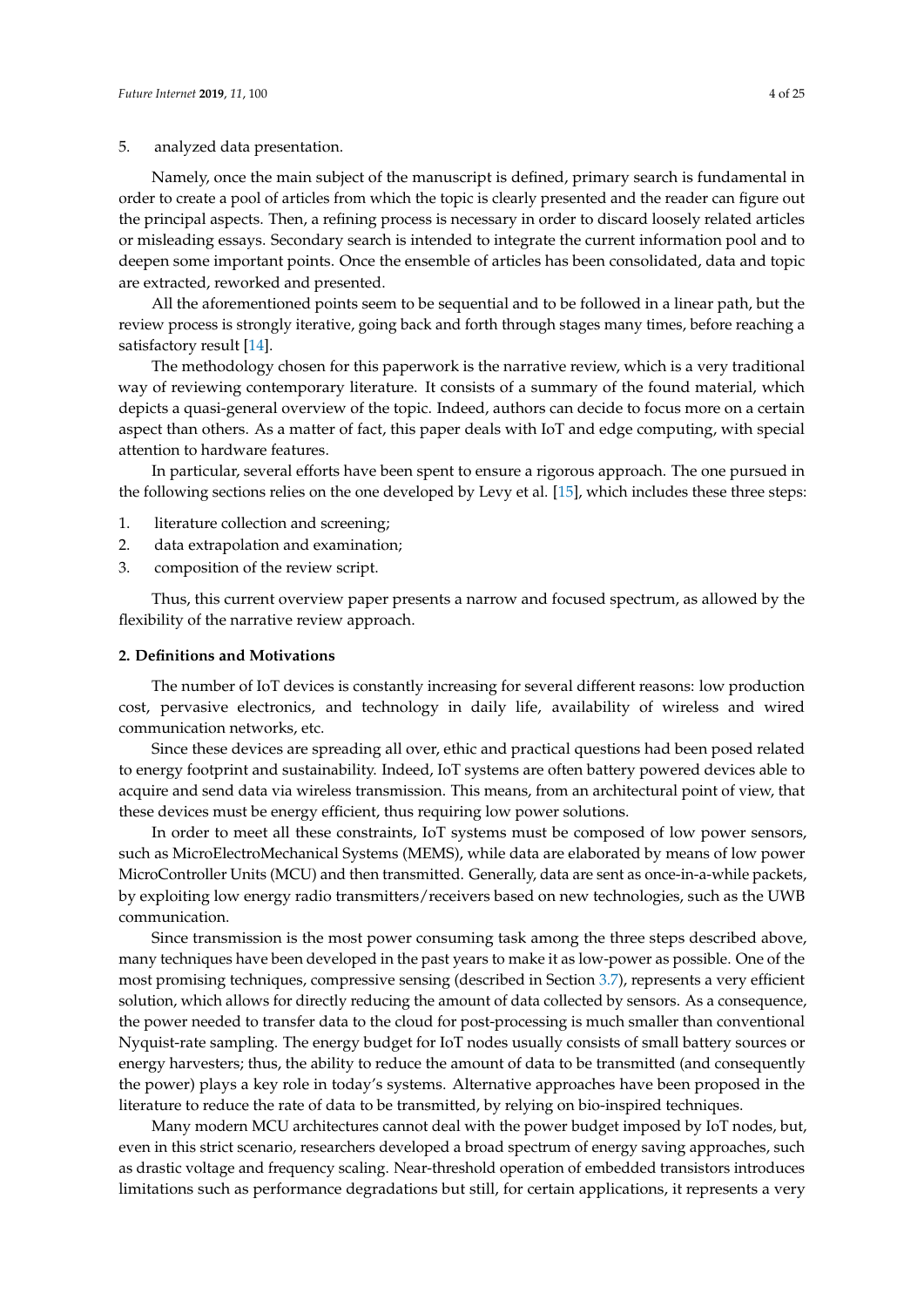promising solution. Sometimes, for some particular cases, a dedicated hardware approach such as Application Specific Integrated Circuits (ASICs) Figure 2 could be preferred in order to avoid the power consumption of the general purpose MCUs. The main drawback is the loss of flexibility of the architectures. This is overcome by the use of semi-specific processors called Application Specific Integrated Processors (ASIPs [16]) (Figure 2), which is designed so that recurrent application-specific operations (for example, convolution or bit-wise operations) are accelerated with dedicated hardware. The overall processor is not as specifically tailored on the whole application as in ASICs in order to remain flexible and future-ready.



**Figure 2.** Comparison between Application Specific Integrated Circuit (ASIC) and Application Specific Integrated Processors (ASIP) architecture.

This approach leads to processors which usually require higher power than ASICs but are able to adapt to the evolution of standards and technologies without re-designing and producing a new integrated circuit, whose cost is a major limitation for the IoT. Ideally, IoT hardware should be at the same time optimized but not too application-specific in order to cut the non-recurrent manufacturing expenses by producing millions of small and cheap integrated circuits. This is a very difficult task, as explained in the following sections. These constraints drive IoT manufacturers towards older silicon technology processes, from 200 nm to 130 nm. These particular nodes are very effective in this field as they have been proven to be mature, cheap, mixed-signal capable, embedded-flash capable, low power and, thus, they are considered a low-risk option. Smaller technological nodes are still needed for high-performance applications, where very fast execution is required.

#### **3. Ultra-Low Power MCU Architectures**

This section introduces the main hardware components that compose a typical IoT node, or more in general, a typical electronic system. Taking into account the power and energy requirements and constraints introduced in Section 2, the following description is oriented to low power solutions.

The main component is the Central Processing Unit (CPU), typically on board of an MCU, equipped with some memory. These two components are tightly coupled since the former elaborates data coming from the latter. In order to make things easier and faster, the memory is organized in a hierarchical way, in which smaller and faster components (such as flip-flops) are directly integrated into the CPU, while larger and slower components (such as flash memories) transfer data towards the faster ones. Usually, data to be saved into the memory come from peripherals that are represented by sensors, transceiver modules for communication or, more in general, by connectors.

The steps executed in an embedded application can be roughly represented by fetching data from sensors, elaborate them via the MCU and finally transmit the results by adopting wireless communications, like Bluetooth [17], Mobile Networks, Wi-Fi [18], Zigbee [19], Z-Wave [20], LoRaWAN [21], custom transmission protocols (like IR-UWB [22]) and Light-based systems as [23,24]. Since this sequence of tasks is performed periodically, energy savings can be obtained by switching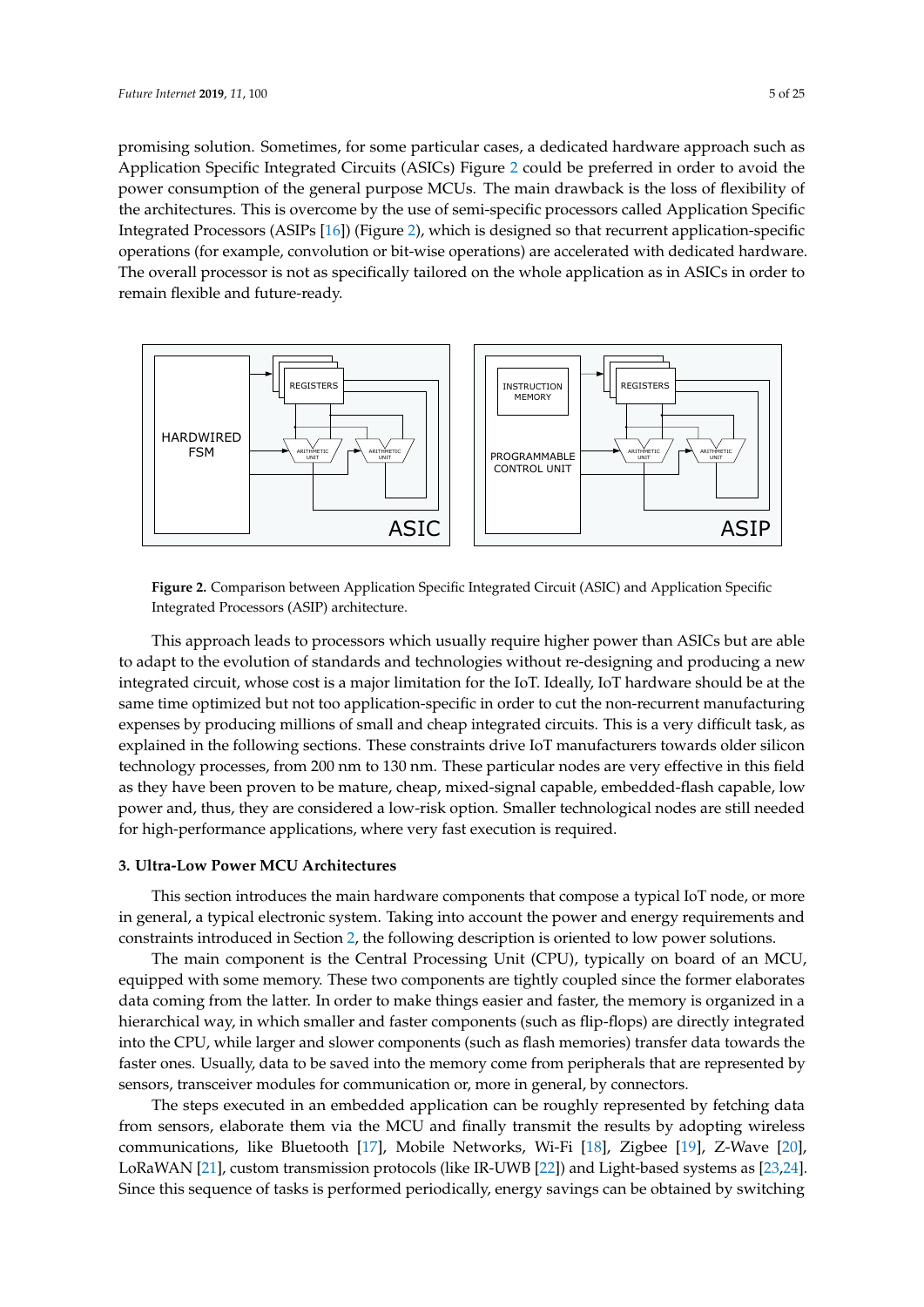off key electronics components when not needed. This process is called duty cycling and consists of waking up the device only when it has to perform a task, while the rest of the time it operates in a deep sleep mode. During the wake-up phase, generally triggered by an external event, the MCU status is restored, together with the power supply and the clock signal. Once the task is performed, the MCU saves its current state before transitioning again in the low power state.

This behavior is predictable and so the main system can wake up and put to sleep the various actors, including itself, by resorting to well-defined power management techniques.

A general system architecture and organization has been depicted above; now, in order to better understand the details, the following sections will analyze each component listed above. First of all, peripherals will be explained by giving examples of the newest technology in use today. Then, the paper will focus on memory types, power management techniques, and data processing, respectively. A final section is devoted to CPU architecture and its evolution through the years.

#### *3.1. IO Architecture*

In IoT devices, peripherals are fundamental in order to connect several sensors or external devices. MCUs are equipped with some serial interfaces such as UART (Universal Asynchronous Receiver/Transmitter) [25], SPI (Serial Peripheral Interface) [26] and I2C (Inter-Integrated Circuit) [27]. However, currently, high bandwidth connections are also required, like USB (Universal Serial Bus). Generally, the CPU has the control of the peripherals, handling associated events and data transfer, but since systems are becoming more and more complex, peripheral subsystems have become smarter, having, sometimes, their own control unit. Peripherals can run even while the CPU is in deep sleep mode and they are able to manage their own power status independently of the CPU, by switching off unused parts. A peripheral can be woken up by events; thus, data transfer can take place without any action from the CPU, thanks to dedicated memory management units.

A not negligible amount of energy is required by off-chip communications, especially for high-speed interfaces, like Double Data Rate (DDR) dynamic RAM memories, wired data transfer (like USB and Ethernet) and video interfaces. IoT nodes tend to be tailored to their application; optimization is indeed the key to create systems able to survive for decades with an extremely low power budget.Nevertheless, there are still applications where high performances are required. This translates in the necessity of low power standard interfaces. The key player in the definition of these standards is the MIPI (Mobile Industry Processor Interface) Alliance [28], founded in 2003 by Samsung, Nokia, Intel, Texas Instruments, STMicroelectronics, and ARM. MIPI interfaces are optimized for low power, high bandwidth and low electromagnetic interferences. The MIPI Alliance works on defining standards for the physical layer (PHY), protocols for multimedia (cameras, displays, audio and touch peripherals), chip-to-chip and inter-processor communications, management of low-speed devices, power management, debugging tools and software integration. As an example, the latest MIPI Display Serial Interface (MIPI-DSI-2) is able to handle very high resolution displays, also thanks to video compression, by reducing the power spent for the transmission of data to the screen and so off-loading the reconstruction of the video stream to the display controller. Another example of MIPI low power, high throughput design is the I3C interface, presented as the successor of the I2C. I3C features a high clock speed and can work at double data rate regime; moreover, it features high power efficiency with respect to its predecessor, as shown in Figure 3.

If no inter-chip communications are required, the only possible power saving technique for peripherals comes from the optimization of the peripheral itself. In particular mixed signal circuits, analog to digital converters (ADC) and digital to analog converters (DAC) are required in almost every embedded application to translate the physical world measure (usually analog) to the digital domain and vice versa. While digital circuits are inherently robust against continuous time noise, analog circuits suffer from voltage and transistor size scaling. These aspects limit the maximum excursion of the input signal and affect the linearity of active analog parts, like operational amplifiers. Several researchers have struggled to improve the performances, even with the IoT constraints, by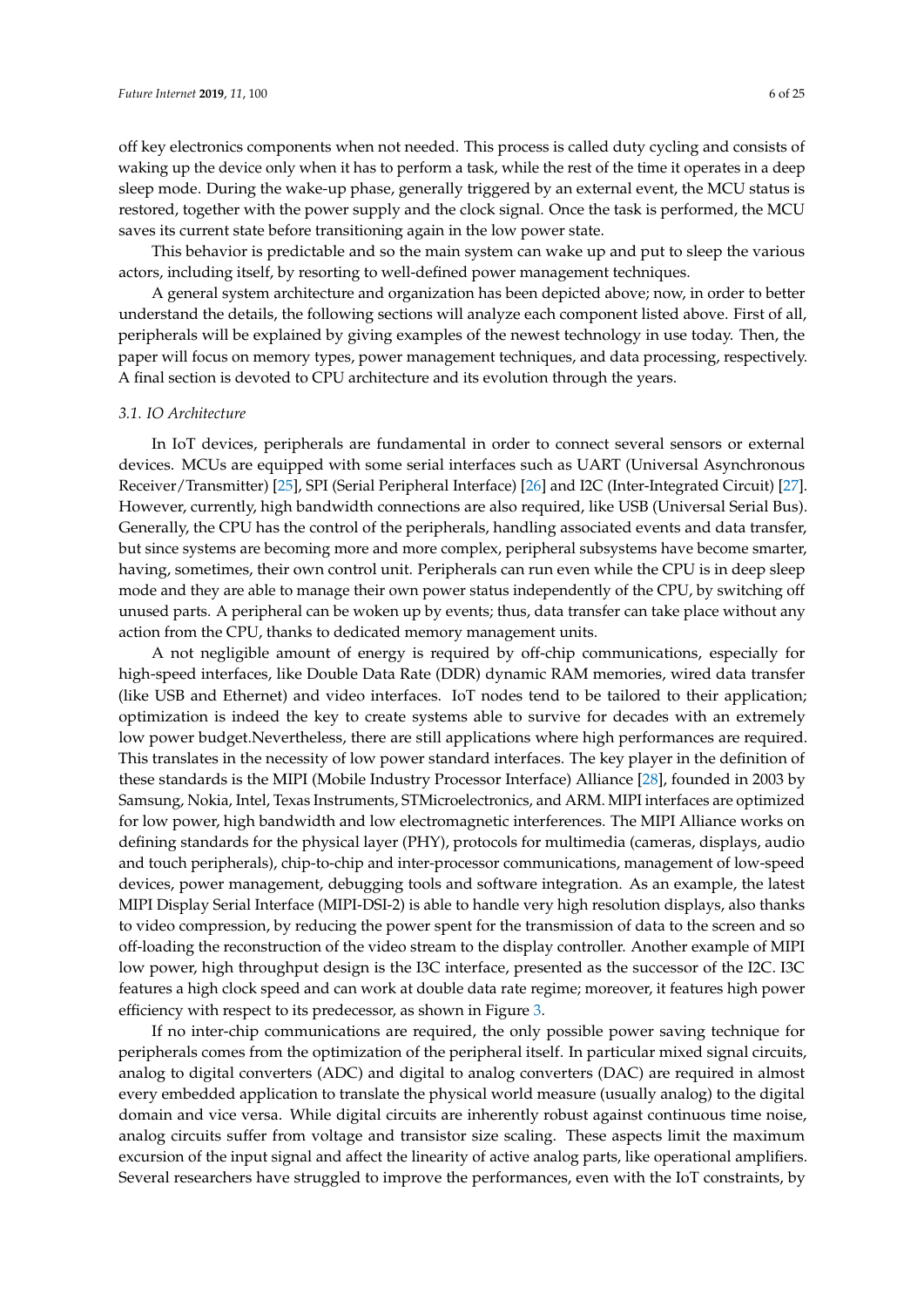reaching a sub-femtoJoule-per-conversion-step Figure of Merit (FOM) [29–34]. Absolute FOM alone is not always the best indicator for low power conversion systems, as not all input signals require the same precision or speed (this aspect is addressed in Section 3.7). Furthermore, it is important to tailor a converter around the specific signal requirements to achieve the best power performances. As stated by Alioto [35], only a few physical signal types require more than 16 bits and, usually, 8 bits are sufficient for low resolution applications. In addition, the converter speed can vary a lot depending on the application: from the low speeds of heart rate and temperature readings to the high speeds required by imaging peripherals. A huge amount of information redundancy (spatial and temporal) is required for classic video stream-based algorithms. Indeed, sensor-level compressive sensing for video capture will be an important step towards low power video applications [36–41].



**Figure 3.** Mobile Industry Processor Interface (MIPI) I3C bus efficiency and throughput. (**a**) energy consumption (mJ/Mbit); (**b**) raw bitrate (Mbit/s).

### *3.2. Communication and Security*

This section deals with Internet communication systems and security issues arising from the IoT paradigm. Many standards have emerged in recent years to cope with the low power requirements of IoT nodes. Depending on the application, in particular on the required data rate and data range, it is possible to select the best transmission technology. Sometimes, it is possible to create a local network and to use an aggregator for sending the data to the cloud for further processing or for being stored. However, future IoT nodes will heavily depend on cellular communication, especially with the forthcoming 5G, as the prominent player [42,43]. Indeed, 5G aims to be a revolution for machine-to-machine communication, in particular in situations which were not optimally handled by previous cellular communication systems. In particular, 5G communications can be tailored around the application to improve reliability, reduce latency and energy consumption, and to increase device density. The adoption of 5G in new IoT platforms promises to enable a true pervasive fully-connected era. However, always connected devices through wireless connections can be prone to external hacking attempts, which is a major issue when dealing with sensible data and/or dangerous situations [44–49]. Attacks can involve sensors nodes to collect precious data from users, which would otherwise be unavailable for privacy or secrecy reasons [50]. These data could be used for analysis purposes or to profile users. On the other hand, attacks can involve actuator-based systems, like Autonomous Electric Vehicles [51–54], or Microgrids (small electrical sources able to better distribute the electrical power through the load) [55,56] or healthcare devices (like implantable cardiac devices) or literally every electrical item that will potentially be equipped with a network access. For this reason, a substantial amount of research is devoted to ensure connection security and to avoid eavesdropper stealing precious data. IoT devices will be built with hardware cryptographic accelerators for optimizing power consumption and latency of data transmission. These hardware accelerators can (and should) also be used for anti-tamper protection and to circumvent IP stealing attempts, encrypting the data in inter-chip communications to null reverse engineering efforts.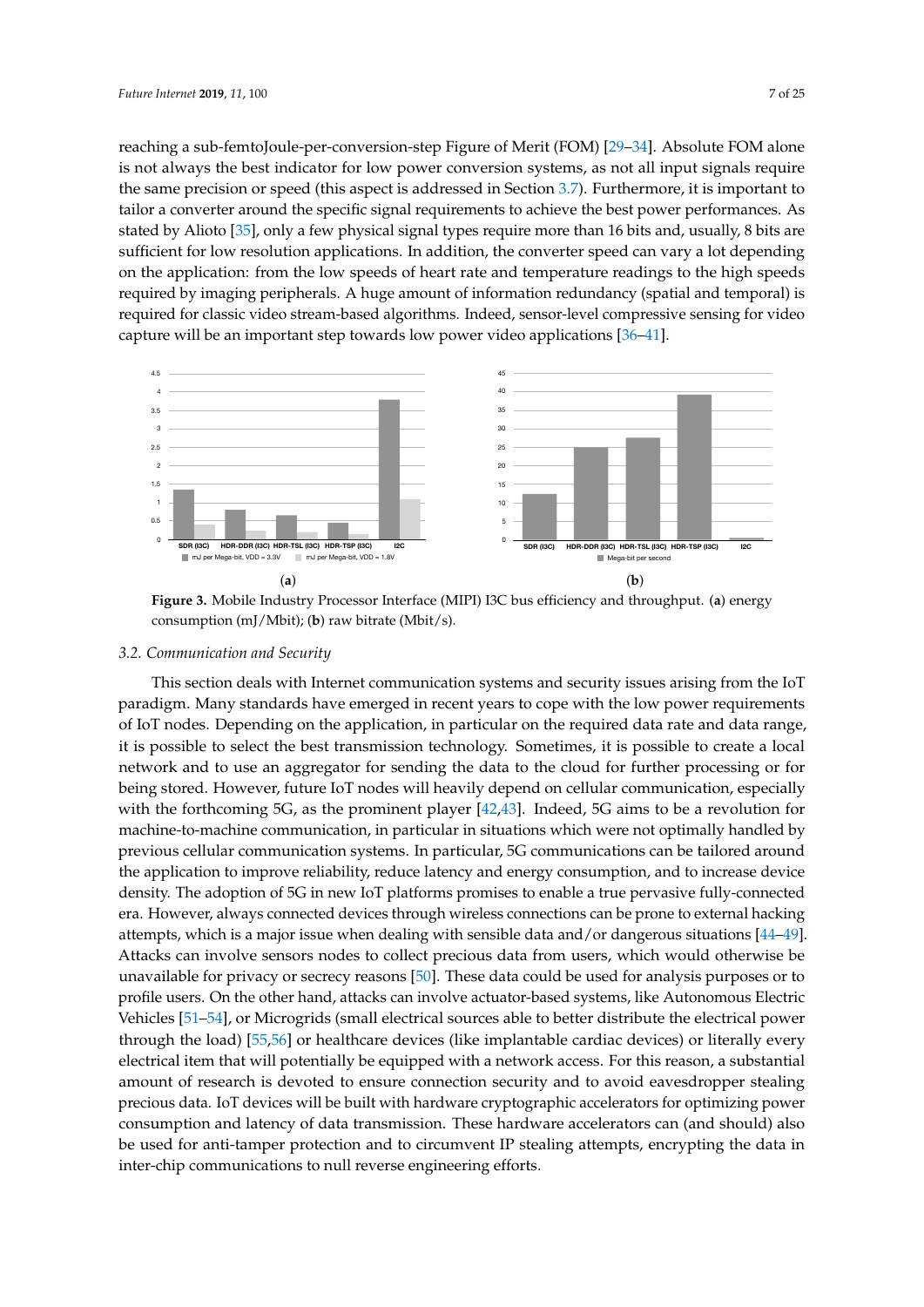#### *3.3. Non-Volatile Memories*

A big problem in edge computing is data retention during the idle mode. Current technologies do not cope well with the low voltages used during power gating and voltage scaling as the memories used are usually volatile, like Dynamic and Static RAM (DRAM and SRAM) and internal Flip-Flops (FFs) or Latch-based registers. These traditional technologies can work at high speed and are relatively easy to manufacture and integrate, but they have the disadvantage that information is lost under a certain supply voltage value. Actually, DRAM cells tend to lose the information even when fully powered due to the leakage through the cell capacitance, thus requiring cell refresh mechanism which is energy and time consuming. Even though non-volatile integrated memories exist, like Erasable Programmable ROM (EPROM) and Flash memories, these technologies are usually slow, especially during the writing stage. This can be a serious problem, indeed, with volatile memories, part of the computation core cannot be shut down as the information has to be retained. This bottleneck is driving a lot of research towards new non-volatile memories, which have to be easily integrable, fast, small, reliable and cheap. The main new technological approaches are:

- Resistive RAMs (ReRAMs) [57–63], which store the information as the variation of resistivity of a thin oxide film. A current is injected in the oxide to change its structure and to modify its resistance value. It is possible to program one cell to high or low resistance and so to assign a logic value to each of these two states. This technology is compatible with the current (CMOS) process. Moreover, it can achieve switching speeds of up to 10 ns and it features multilevel capability. However, the current required to reset the oxide state is high, usually being difficult to integrate in the circuit.
- Ferroelectric RAMs (FeRAMs) [64–66], which work like Dynamic RAMs but store the information in a ferroelectric layer instead of a dielectric one. The technology can be compatible with DRAM process, but it is usually built on old processes (350 to 130 nm). In addition, this type of memory consumes power only to read or write the memory cell, which drastically lowers the consumption with respect to DRAMs. The technology is intrinsically fast, it takes about 1 ns to modify the state of the layer, indeed. Usually, the bottleneck is the electronic control, which is rather complex, like in DRAMs.
- Phase-Changing RAMs (PCRAMs) [67–72], in which a chalcogenide glass can change phase from amorphous to crystalline. Moreover, chalcogenide glass can also hold an intermediate state, allowing for multilevel storage. However, the cells are difficult to program, so their use is still limited. These devices are faster than Flash-based memories, in particular for writing operations as PCRAMs that feature the possibility to modify each cell individually. The drawbacks are that the cells are prone to aging (even if they are better than Flash memories) and they are susceptible to temperature variations.
- Magnetic RAMs (MRAMs) [73–81], which use electron spin to store information. Currently, MRAMs look a very promising solution and several researchers envision that they might replace both the main memory and the storage memory in future architectures. When reading an MRAM, a current is forced to flow near the magnetic material, and the reading operation is accomplished by sensing the polarization of the magnetic field. When writing, an external current needs to overcome the stored field to impose a new value. As a consequence, writing requires more power consumption than reading. This technology can compete with Static RAM cells speed, while presenting a much lower area utilization.

Nowadays, when dealing with voltage scaling and power gating, the information contained in a Flip-Flop (FF) is retained thanks to the use of a Non-Volatile Flip-Flop (NVFF) cell [81–95], which consists on a FF helped by a balloon latch (sometimes called shadow latch) circuit that works with true ground and power supply to retain the logic level inside the FF, as shown in Figure 4. Despite this approach works as required, it also increases leakage with respect to true non-volatile memories and it still requires the availability of the power supply. Aside from mass storage applications, the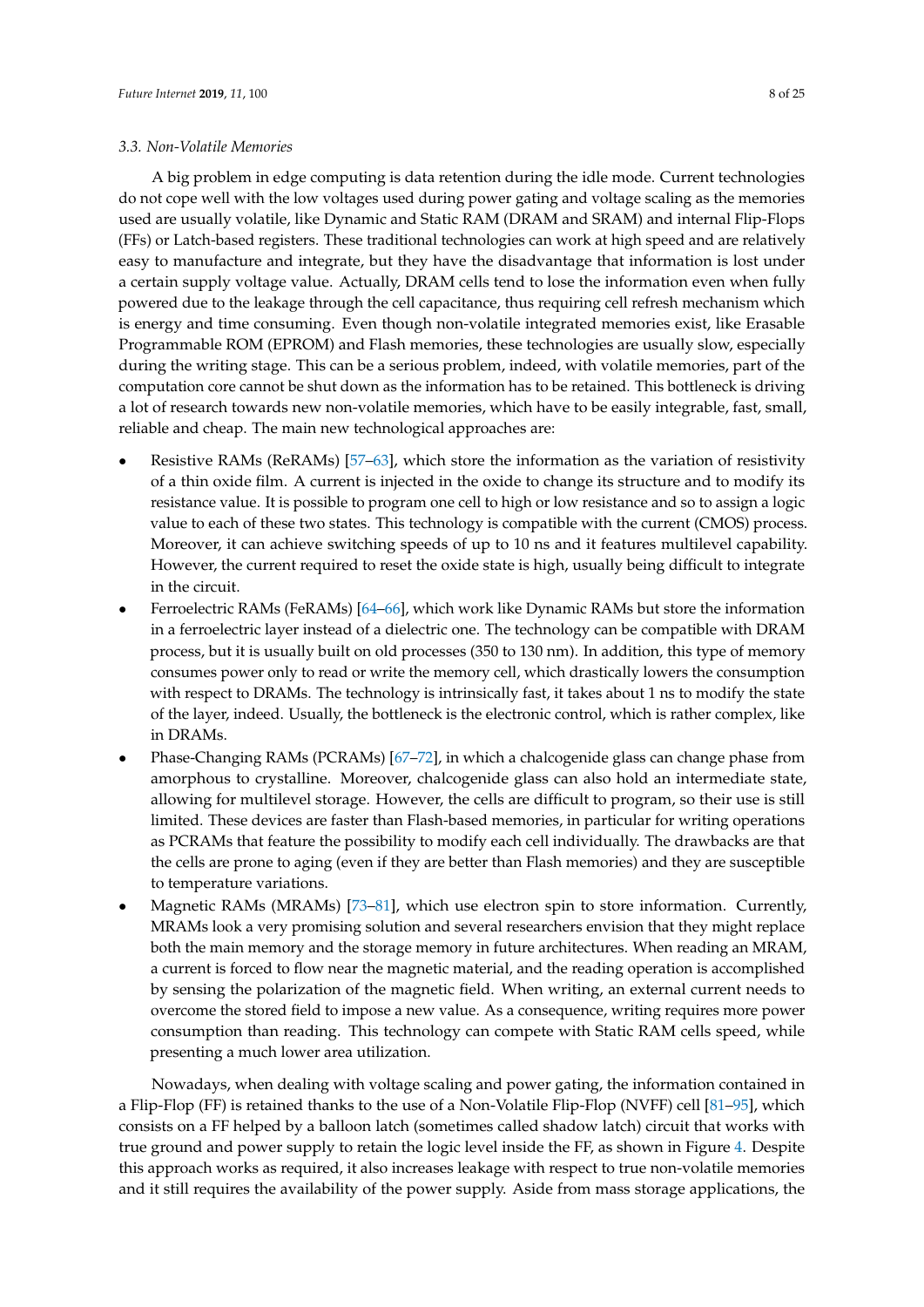new technologies listed above can be integrated into the balloon part of the NVFF to make it truly non-volatile, as reported by [96].



**Figure 4.** Non-volatile Flip-Flop with shadow latch.

## *3.4. Power Management*

Power management is a feature of many CPUs and it consists of turning off or switching to a low energy regime parts of the core, peripherals or even sections of the memory hierarchy.

There are many reasons to perform such optimization:

- to reduce the power consumption by excluding elements that are not involved in the current task;
- to enhance the lifetime of the battery and consequently of the embedded system;
- to tone down the noise produced by all the components forming the system;
- to reduce the effort and requirements of the cooling apparatus.

Since usually IoT nodes are represented by mobile, wearable battery-based devices, having an onboard unit able to dynamically control the energy consumption is extremely precious. Furthermore, since algorithms and tasks are performed in a sequential fashion, not all the units will be used at the same time. As a consequence, switching off these parts becomes essential for the above-listed reasons. MCUs are already equipped with some low power modes that consist of turning the entire system in a suspended state, in which peripherals can work independently, while no operation is performed by the core. This situation is usually referred to as deep-sleep status. MCUs can enter this state when no task has to be performed, and, typically, the wake-up signal is produced by an internal timer (deep-sleep for a known period) or by an external interrupt (event wake up).

The aforementioned mode has become very popular in the embedded systems community, despite the fact that it is not always effective with some of current benchmarks. Indeed, entering and exiting the deep-sleep mode comes at a certain power cost, so, depending on the application, it is not always advantageous.

Many other low power techniques exist, such as clock gating Figure 5, which consists of stopping the clock from the part of the circuit that is not necessary to the current task. Since the dynamic power is related to the internal activity of combinational circuitry, no transition occurs by disabling the clock. However, leakage current still persists, but, since, in general, the dynamic power is greater than the static one, the energy saving will be consistent. Furthermore, clock gating intrinsically retains the state of the circuit, allowing for restoring normal operation by just reasserting the clock. The hardware overhead needed to control the clock signal is negligible, and, thanks to its fine granularity, this solution turns out to be very effective. In addition, leakage power can be reduced by combining clock gating and dynamic voltage scaling, as explained in Section 3.5. However, despite a small overhead is required in the power supply management unit, the time needed to restore the normal state of the circuit is greater as a stable supply voltage is required to have the circuit behaving correctly.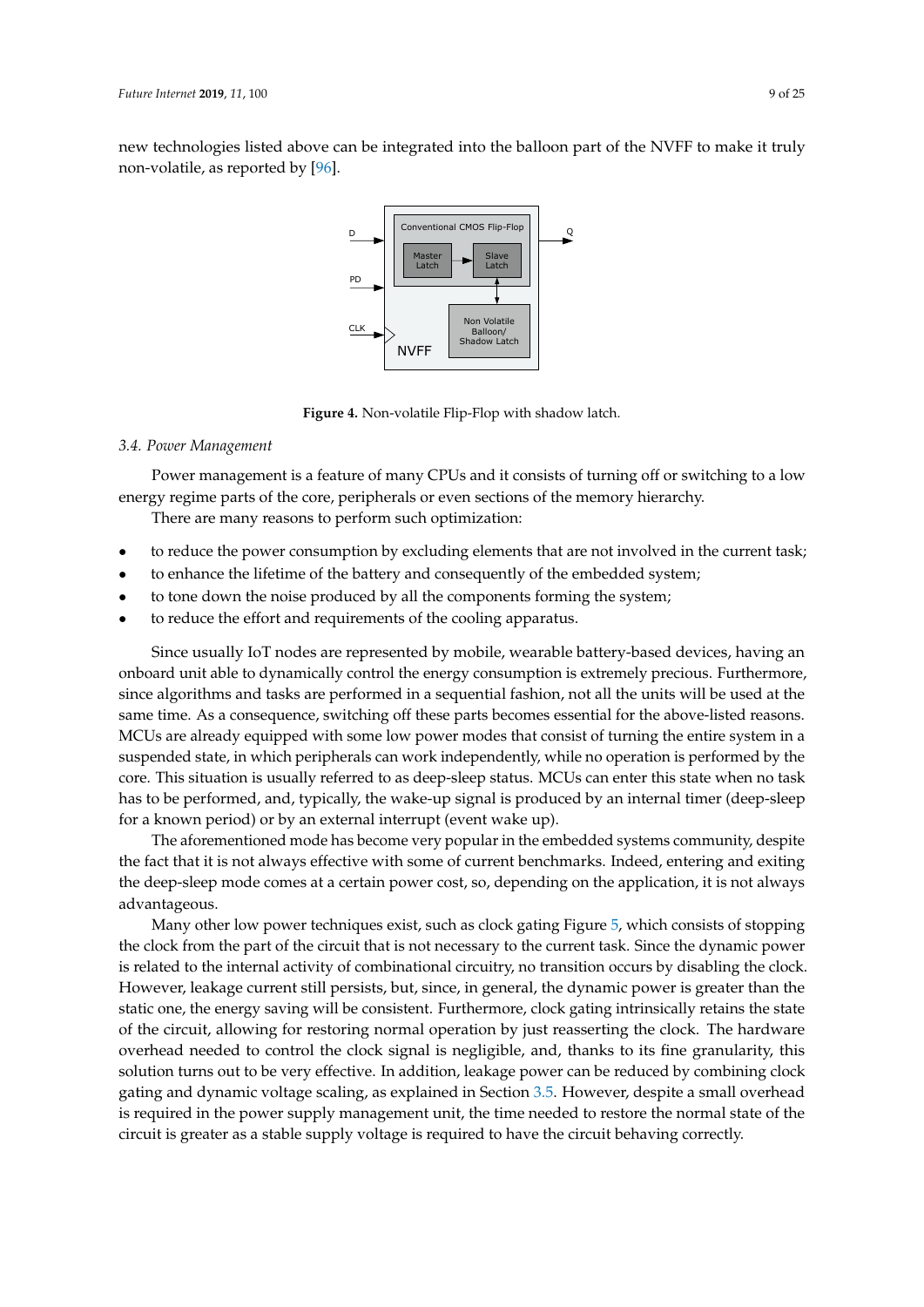

**Figure 5.** Clock gating: instead of using an enable signal, the clock is directly disabled.

The best approach to reduce power consumption is power gating, in which the supply voltage is disconnected from the circuit. In this case, there is no dynamic power consumption and only a small leakage power is present in current CMOS technology. While the hardware overhead is negligible, as in clock gating, the time to restore the previous status of the circuit could be significant. This aspect must be kept into account since it may affect system performance. In particular, the power gating mode must be entered and exited in a safe way, in order to avoid damaging the circuit and to ensure a correct behavior.

As depicted in Figure 6, the hardware overhead of power gating consists of an MOS transistor to be applied between the logic circuit and the supply line. Generally, a header and a footer are applied in order to completely insulate the circuit. MOS transistors behave like switches, namely, when the MOS transistor is open, the voltage is no longer applied to the circuit. As a consequence, the circuit is in a frozen state and no power dissipation occurs.



**Figure 6.** Power gating: regions of the circuit are decoupled by transistors from the true supply rails.

#### *3.5. Near-Threshold MCU Architectures*

Generally, MCUs work with a power supply voltage well above the threshold voltage of transistors. Nevertheless, the power supply voltage can be scaled during deep sleep mode in order to reach sub-threshold condition, as shown in Figure 7. Indeed, smart voltage scaling to make transistors work in the near-threshold region leads to a new low-power era. However, making a circuit working in the near-threshold region is a complex task as reliability problems and performance degradation can arise due to several factors, including fabrication process variations.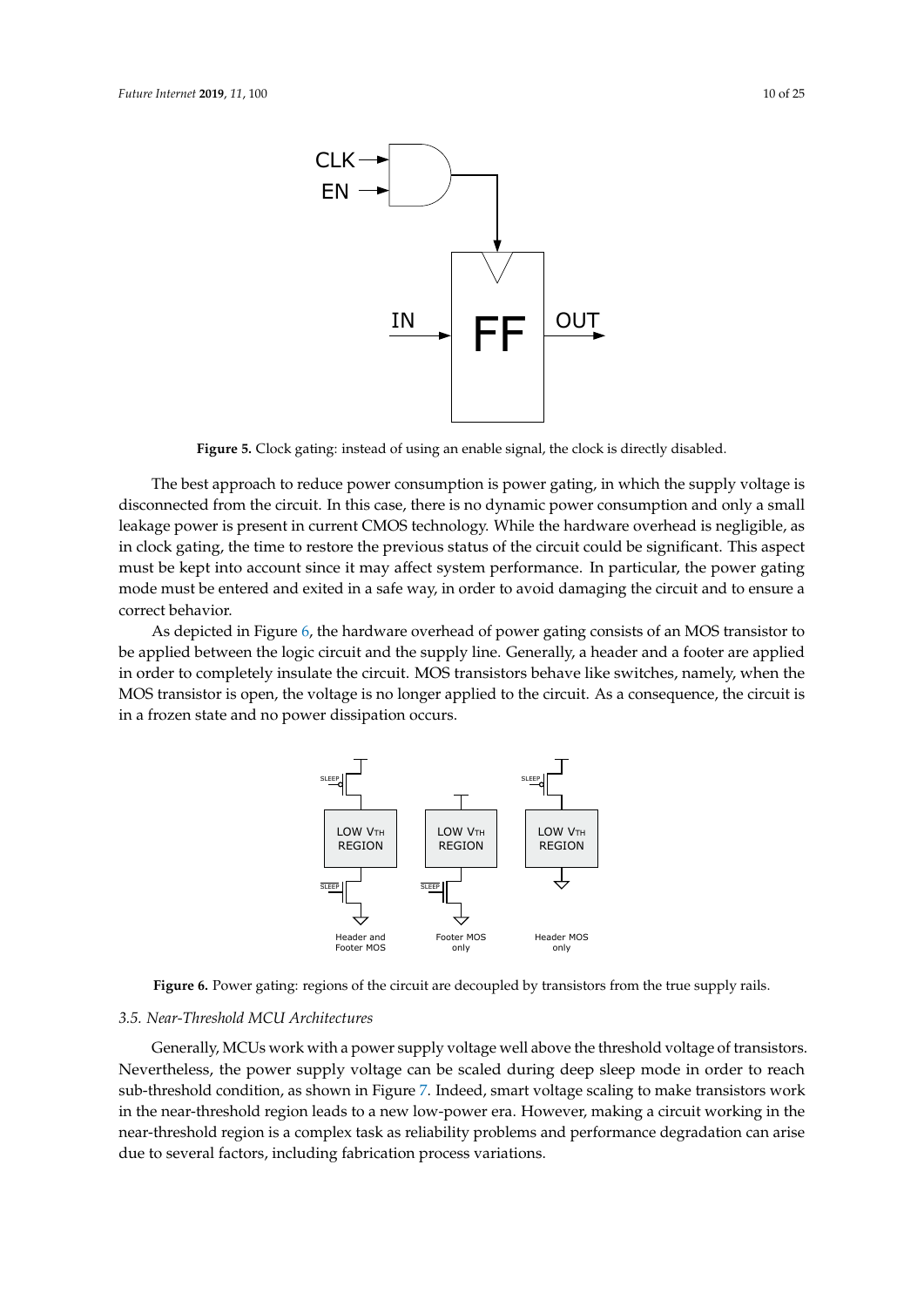

**Figure 7.** Dynamic voltage scaling: a closed loop decides the core voltage power supply.

Indeed, the behavior of a circuit can degrade due to sensitivity to process variation (i.e., channel length, doping concentration, etc.), voltage and temperature (PVT). PVT compensation requires special circuits to work correctly.

It is worth noting that special circuits are embedded within the main circuit, so they are exposed to the same conditions of the main circuit, i.e., aging, high temperature and current. In order to be effective, these special circuits must probe the current and provide feedback, by adjusting the power supply to prevent unpleasant problems such as meta-stabilities. Common implementations of probing subsystems are canary circuits and razor flip-flops.

Canary circuit is a replica of the critical path that is monitored in order to adjust the power supply. Though being a simple approach, it only provides information about global process variations, while no local information can be evinced as well as local PVT conditions, this is due to the fact that the real critical path is placed somewhere else.

Razor flip-flop approach relies on lowering the supply voltage until a critical point. Working so close to the limit, errors can occur due to time constraints violation. However, no error is propagated thanks to shadow flip-flops that can restore the correct value. Shadow flip-flops are scanned using a delayed clock signal that preserves their integrity and errors are detected by comparing these values to the one in the real critical path. Global and local variations are both considered in this solution since the device works in borderline conditions. In order to correctly apply razor flip-flops feedback, the designer must have access to the low-level circuit and this is not always possible, especially when dealing with externally engineered cores with no additional information than the top level interface protocol.

In contrast to voltage supply control, transistor body biasing represents an alternative to PVT compensation. The main advantage of this solution is that adjusting transistors threshold only modifies the leakage component, whereas the above approaches impact both on leakage and dynamic power. Moreover, body biasing is very effective when working near-threshold, as it features a more efficient and simpler circuit for polarization of p-well and n-well regions than DC–DC (direct current) regulators for the supply voltage.

### *3.6. Data Processing*

The term Data Processing is generally used to indicate the collection and then the manipulation of data in order to extrapolate meaningful information. Sometimes, it can also indicate the transformation of data in an easy to handle format.

When related to hardware systems, data processing involves the CPU, as it must fetch data from memory or sensors, process them (generally through an application specific algorithm) and finally store the results in memory.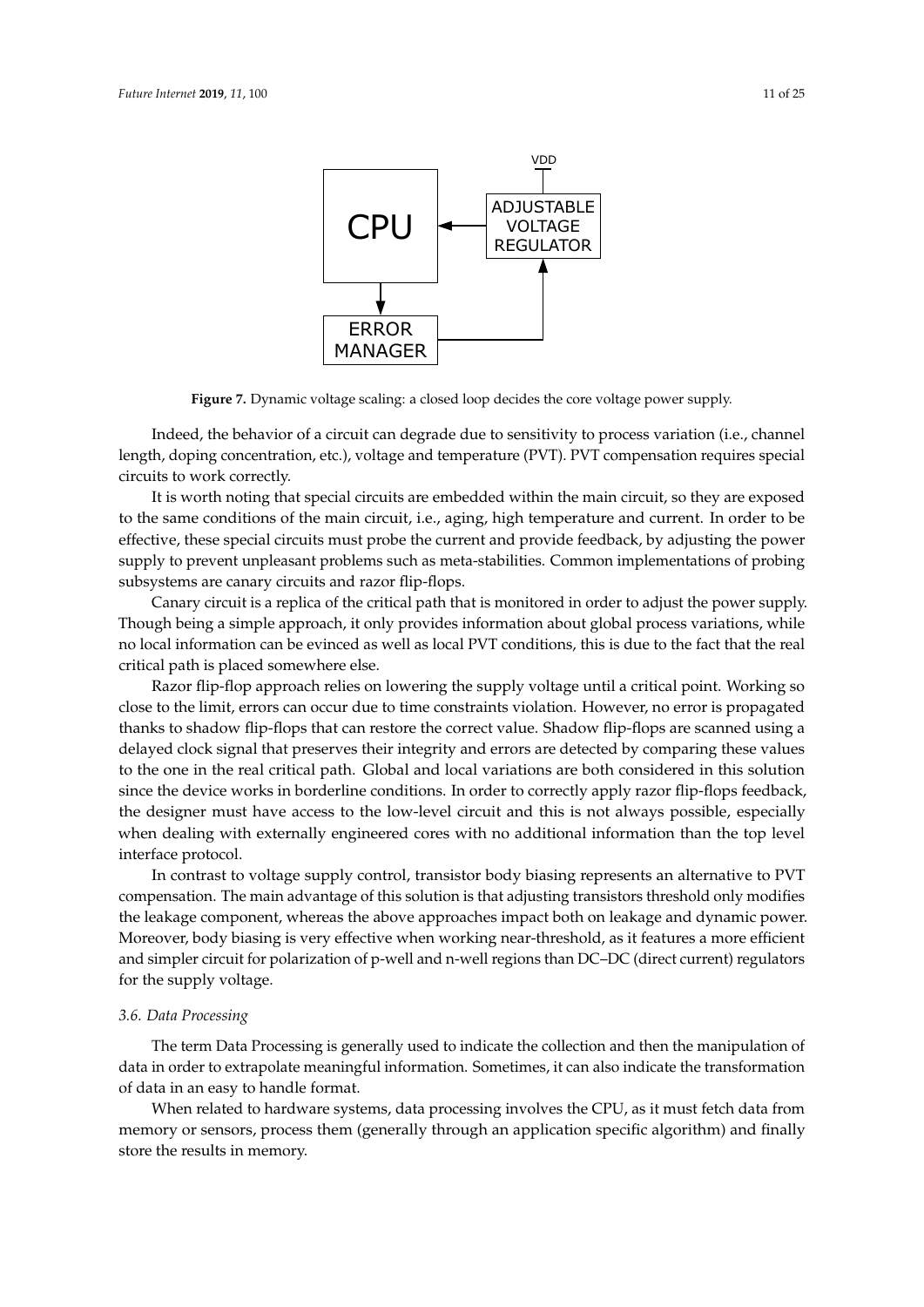This data processing technique is important for IoT as it can significantly reduce the amount of data to store and transmit. IoT nodes can perform a pre-processing in loco, discarding useless information, releasing part of the burden from the central unit that is in charge of performing the complete elaboration.

From a data processing point of view, energy saving can be obtained by increasing the parallelism, namely the amount of data per cycle that can be handled by the CPU or by optimizing the architecture with respect to the per-cycle power consumption. MCUs moved from initial 8-bit to 32-bit of today's most common devices (like ARM Cortex-M), but still engineers are focusing on reducing the power per instruction metric, since, in many applications, it is not required to handle multiple data concurrently.

In MCUs, it is common to find optimizations for single cycle multiplication, like Multiply and Accumulate (MAC) dedicated instructions and arithmetic control support. From the instruction side, some improvements have been introduced as well, such as defining a set of instructions with reduced size (such as from 32- to 16-bit), saving energy in the storage and read process from memory.

A very effective way to save power by processing data is through neuromorphic or quasi-digital approaches. As an example in [97], an Address Event Representation (AER) is adopted. This example relies on a neuromorphic event-based approach in which the only information to be transmitted is the source ID when a new event occurs. As a consequence, only when a change in the physical quantity is sensed, a certain amount of data is produced and sent. Indeed, AER [98,99] allows representing information very efficiently, by exploiting the neuromorphic approach to reduce the switching activity and thus the power needed to process and send acquired data is significantly lowered. Stemming from this concept, [97] proposes an architecture based on the open MSP430 processor that, compared with its regular implementation, can save up to 50% of power.

#### *3.7. Compressive Sensing*

As briefly introduced in Section 1, not only architectural optimizations but also algorithmic optimizations are required to efficiently exploit the available energy. Usually, the energy bottleneck in ultra-low power systems is the communication subsystem, which can be in certain applications a very power-hungry block, depending on the communication standard and the hardware architecture used. Many algorithms have been proposed to manage meshes of a large number of small interconnected sensor nodes in order to limit the radio range [100–108], but, even in this scenario, it is not possible to just send the whole measured data to the cloud for post-processing. This is energetically too expensive and the burden of data to be processed is (and increasingly will be) a major problem in the IoT context. To cope with this problem, a large research effort has been dedicated to the compressive sensing paradigm. Indeed, it is possible, given that one can find a domain where the signal representation is sparse, to undersample the signal, i.e., not work at the Nyquist frequency, Figure 8. By approximating the signal shape, it is possible to retain the relevant information and send it instead of the whole ADC reading, or even work directly with signals compressed in the analog domain as in Analog to Information Converters (AIC) [109–117]. In particular, this is possible only when dealing with signals, whose waveform can be efficiently approximated resorting to a change of basis and/or by working on the transformed signal (Discrete Fourier Transform, Discrete Sine and Cosine Transforms, Wavelet Transforms and others). If in one domain the signal, or a faithful representation of it, can be compactly encoded, it is possible to send only its representation. For example, a sinusoidal signal in the time domain requires many samples to be represented correctly while, in the frequency domain, it is fully characterized by a single complex number representation. Even if periodic signals are easy to compress, it is also possible to resort to dictionaries shared by the node and the cloud as proposed in [118]. Indeed, in [118] authors cleverly set up a dictionary with redundancies to form a custom basis set for the signal representation, which adapts its content with respect to the signal shape.

If there is no need to reconstruct the signal but only to extract some features, a different approach can be exploited in order to isolate and send features. As an example in certain bio-inspired applications, it is important to detect only some changes in the amplitude of the signal. This detection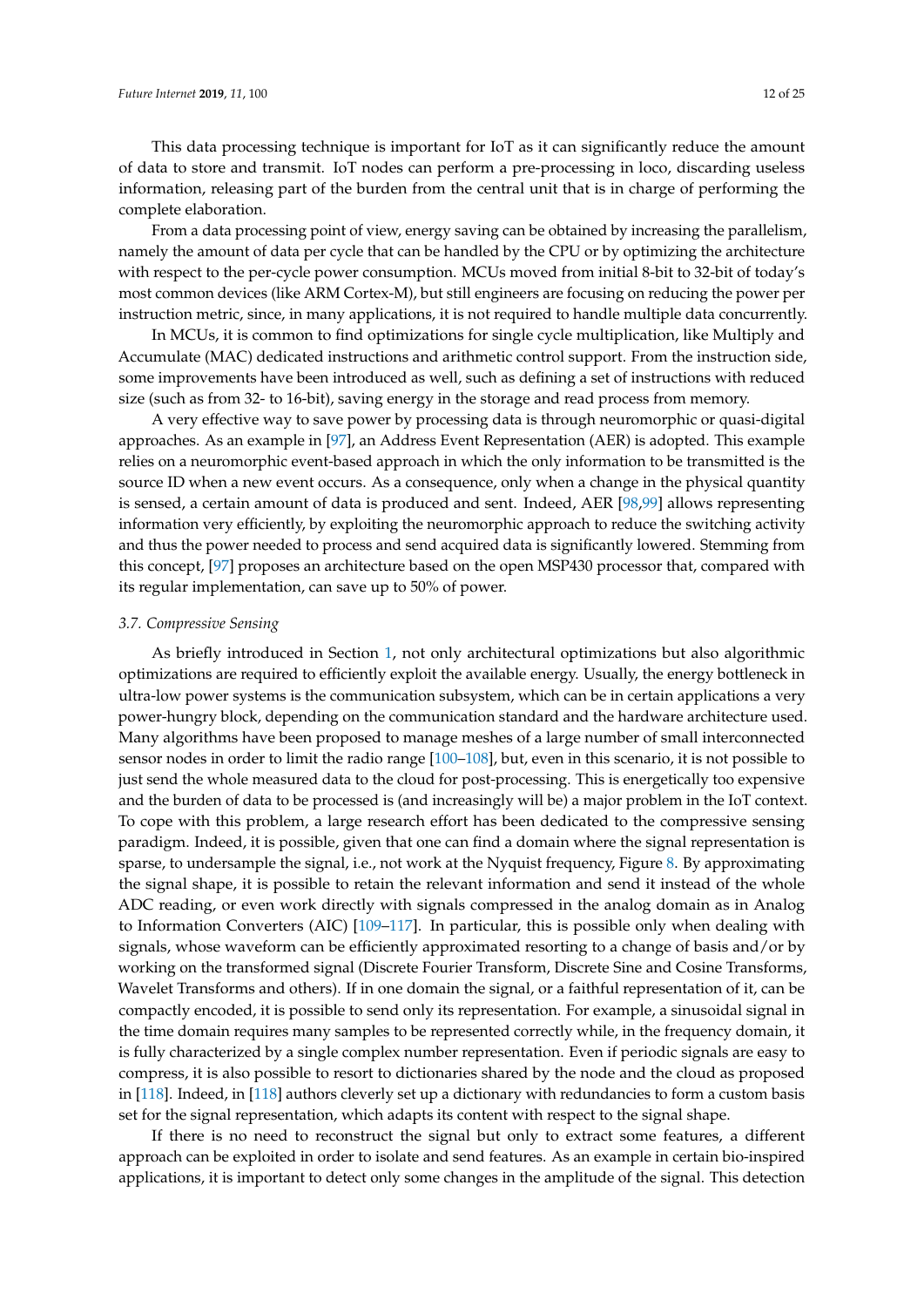can be obtained by a thresholding mechanism, so that, when the signal crosses the threshold, the system generates a pulse or an event. In systems where only the event is important, it would be a waste of resources to send the whole signal. In [119], an event-based bio-inspired pseudo-neuromorphic approach is proposed. This system aims to mimic the behavior of neurons, by sending a pulse only when the signal crosses a defined threshold. Refs. [120–123] show how this approach can be effectively coupled with an impulse radio UWB communication system. Indeed, in such a system, pulses behave as a spread spectrum signal that can be effectively sent with a very low power consumption and without further processing. This approach works well with low frequency signals, whose information can be predicted and where an event is an anomalous deviation from the expected behavior, which is conceptually similar to an asynchronous delta-sigma modulation.

In [124], different types of compressive sensing and reconstruction algorithms are listed, along with a list of successful compressive sensing applications in the fields of imaging, biomedical, communications, pattern recognition, audio and video processing, dimensionality reduction, and very-large-scale integrated (VLSI) systems.



**Figure 8.** Compressed data can be directly obtained while acquiring the signal.

## *3.8. From Single Core to Multi Core*

Energy per instruction combined with increasing frequency are pushing designers toward the multi-core domain. Even though in many applications single core MCUs would be enough, the IoT trend is demanding more and more computational power. By splitting the workload on more low-frequency simple cores, it is possible to increase the parallel computation maintaining a low power budget. Since multi-core solutions are more complex than traditional MCUs, they introduce several new problems regarding data and connection management. Cache coherency is fundamental in such systems: when a core produces a new write operation, all the caches that contain this variable must be invalidated. Such coherency is maintained by a software locking mechanism that synchronizes data, preventing the invalidation of caches. In fact, every time a cache must be trashed, a lot of energy is wasted in order to flush the pipe of the core, restore cache and recompute previous instructions.

Data transfer between cores is power demanding and requires a very complex connection infrastructure. A complex architecture, such as the multi-core one, translates to expensive silicon and power resources; however, many applications cannot be supported nowadays by a normal MCU. That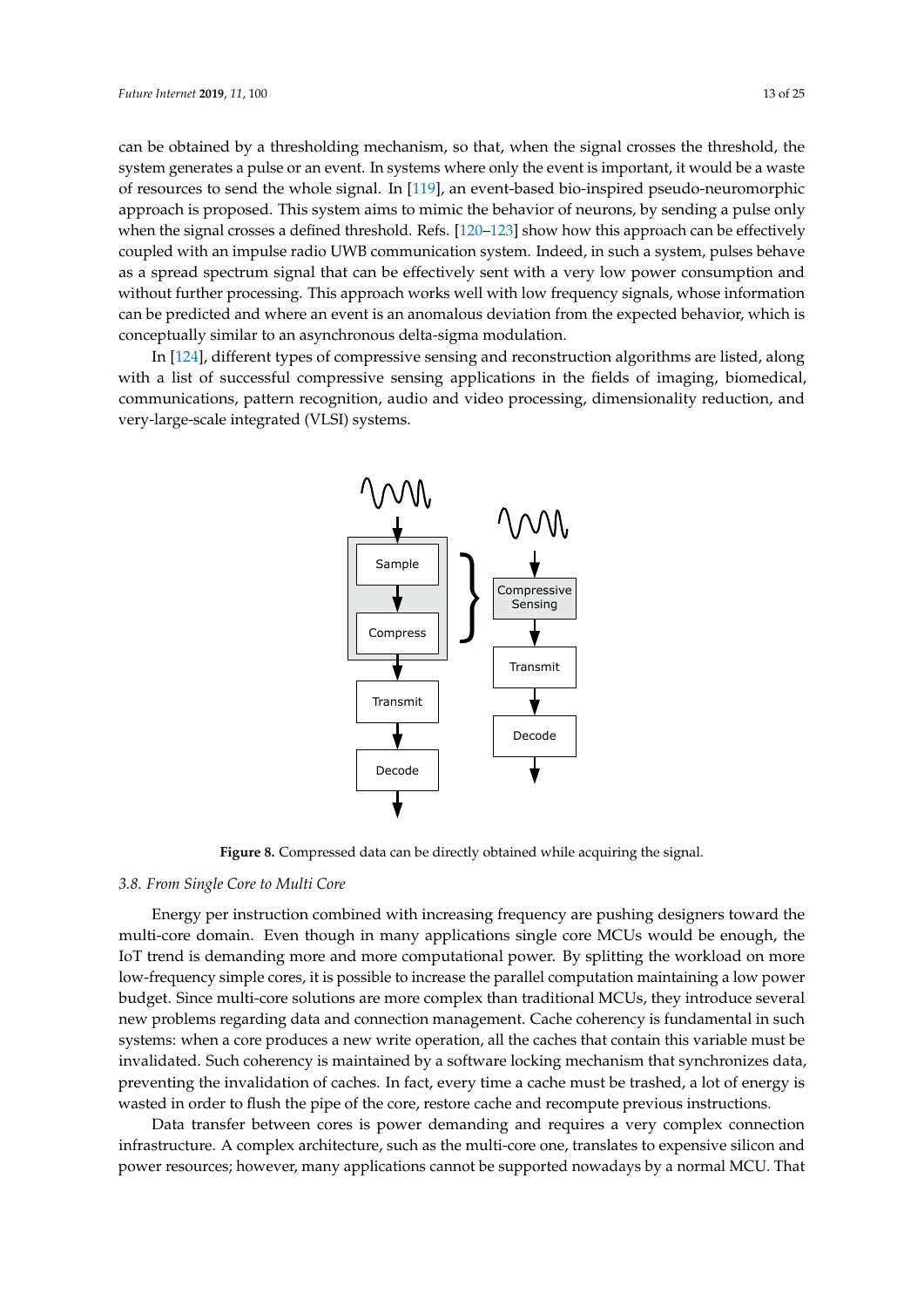is the reason why the trend is moving from single core to multi-core, still maintaining low power budget by limiting the memory hierarchy.

Common solutions present heterogeneous cores, in which one core is in charge of the heavy computation, while another core, usually smaller than the previous one, handles the peripheral requests. Since the two cores handle different tasks, they are decoupled, allowing for better energy management since each of them can be turned off completely.

Figure 9 shows the trade-off between single core and multi-core architectures from a power-per-operation perspective. For high workload, a multi-core approach is more efficient. On the other hand, in near-threshold or deep-sleep cases, power leakage is dominant and multi-core, being composed roughly by twice the number of transistors (in case of dual-core), it is less energy efficient. However, a multi-core approach is convenient to reduce the active period by a factor equal to the number of cores, when working with a duty cycling behavior in which the MCU is active for a certain period and in deep-sleep for the rest of the time. In this way, dynamic power is reduced by increasing the deep-sleep period.



**Figure 9.** Comparison between single core and multi-core architectures.

Introducing a more efficient power management system, it is possible to reduce both dynamic and static power by handling each core separately. Dynamic Voltage and Frequency Scaling (DVFS) can be performed on each core, enhancing energy savings and decoupling their working points. Being able to operate each core independently, as well as shutting down them selectively, represents the best low power configuration. However, this needs a hardware overhead and an increased complexity to handle data that cross different frequency and/or voltage domains, requiring handshaking operations.

Such cost is not always affordable so, sometimes, simpler solutions could be adopted like power gating. Cores would be subjected to the same voltage and frequency domain, but still capable to be switched off independently. This solution requires a ring of p-type MOS transistor all around the core, and being p-type MOS transistors larger than n-type MOS ones, the area overhead is not negligible. Furthermore, this ring introduces some performance degradation, affecting pull up resistance and consequently the current drain. However, power leakage is strongly reduced, still considering that the core requires a non-negligible time to be restored.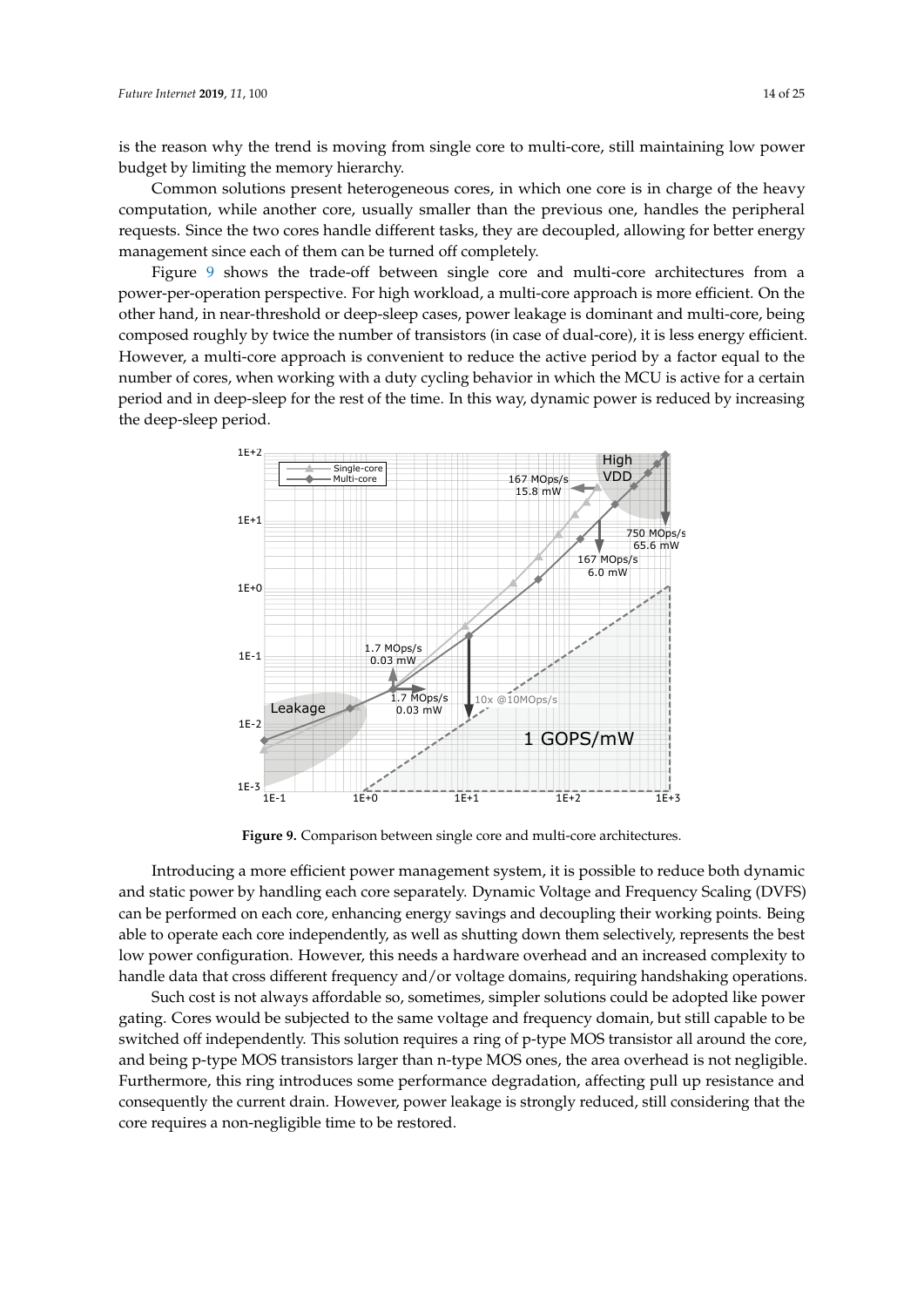#### *3.9. Memory Hierarchy for Multi-Core Domain*

Multi-core systems introduced a new problem: parallel memory hierarchy and management. Since CPU computational power started increasing, memory always represented a bottleneck for both speed and energy consumption. Indeed, CPUs can process data at a higher rate than memories. As aforementioned, a multi-core domain requires smart memory management in order to avoid cache invalidation. A schematic view of a typical multi-core system is shown in Figure 10. This type of coherency represents a limit to the number of cores.



**Figure 10.** Memory management of single-core and multi-core systems.

IoT is a heterogeneous environment, so it is not possible to refer to a specific architecture. The device architecture is based on the type of application and data dependency. Thus, the memory hierarchy must be designed taking into account the final application and dataflow.

The common multi-core memory hierarchy is composed of two levels, the first one is private and is placed inside the single core, while the second layer is common to all the cores. The first one is smaller and is very energy efficient, leading to a lower hit latency, but it presents coherency problems. Moreover, when the cores are working on the same dataset, there is the need for data replication that translates to energy wasting. The second level is bigger and stores data in a fixed position in order to maintain integrity. Due to this characteristic, the hitting process is slower, but no data replication is required.

In order to remove coherency problems due to local storage, different types of L2 caches have been developed. Loi et al. [125] present a model of L2 cache shared among different cores that behaves as a final memory stage. The final implementation of the innovative architecture on a 28 nm technology showed a very high bandwidth and low power consumption.

Researchers conducted many studies on memory hierarchy performance for multi-core platforms, presenting some innovative solutions. Poursafae et al. [126] proposed a different approach in which Non-Volatile Memories (NVM) are used instead of conventional static or dynamic RAM for producing a low power hierarchy storage. They exploited the NVM property of consuming less static power while presenting a higher density. Based on the fact that NVM presents a limited lifetime, they proposed a memory management-aware method able to allocate data based on the access patterns defined at compilation time. This approach reduces power consumption but presents low adaptability to the final application and a lower throughput with respect to RAM technology.

Ax et al. [127] compared different architectures in their work, presenting a new tightly coupled shared data storage with respect to each core cluster. The result shows an improvement of roughly 20% respect to other solutions, tested on 10 different applications.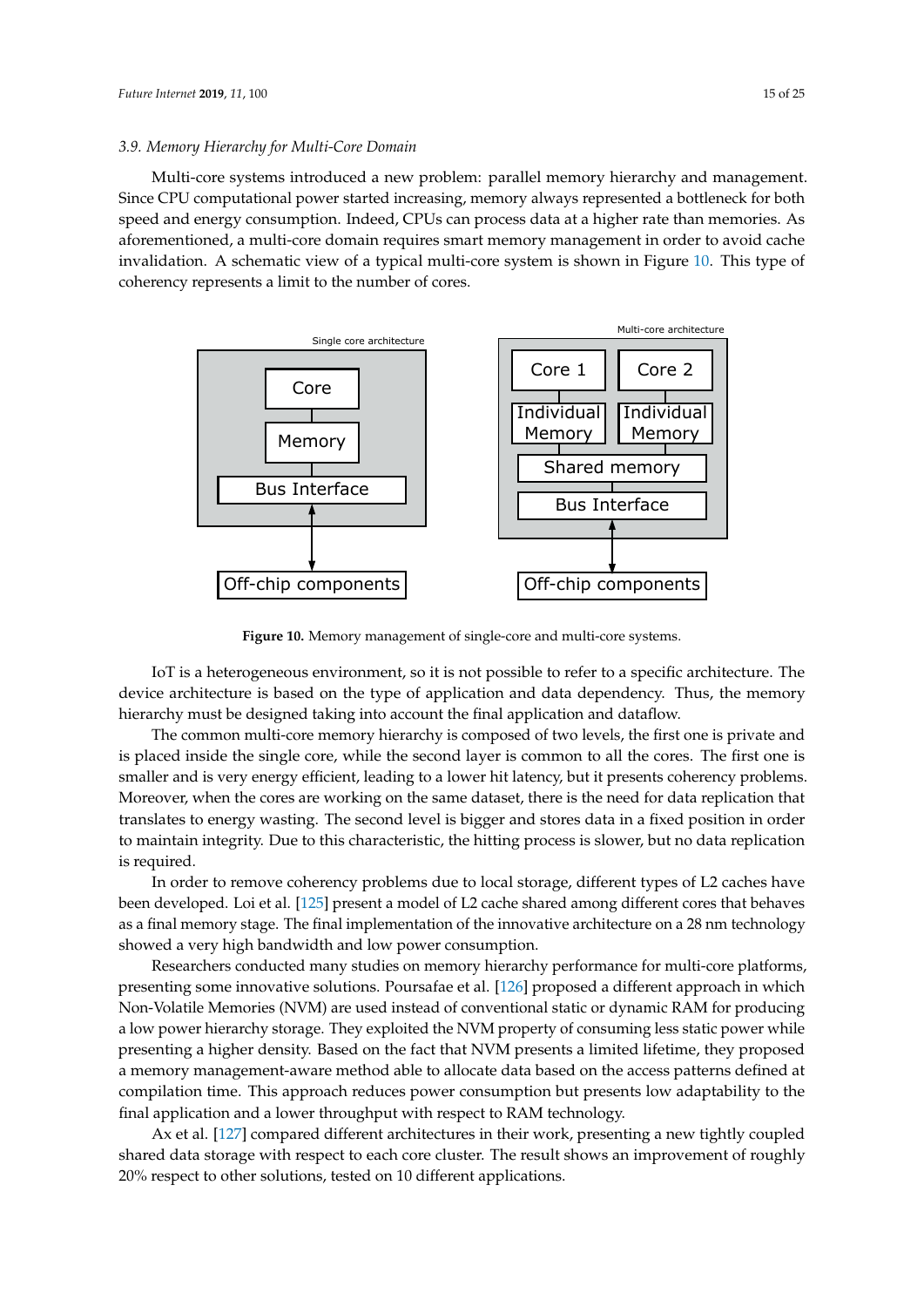#### **4. Example of a Many-Core Low-Power Processor: PULP**

In this section, a practical ultra-low power many-core architecture is presented as an example of all the topics discussed above. The device under examination is the so-called Parallel-processing Ultra-Low Power Platform (PULP) [128] developed by the Department of Electrical, Electronic and Information Engineering of University of Bologna and the Integrated System Laboratory of ETH Zurich. Figure 11 shows the internal structure of the system, including peripherals, several bus types, memory hierarchy and computational logic. The structure is defined as a System on Chip (SoC) composed by clusters of cores featuring a lot of different functionalities. Each core represents a single Processing Element (PE) of the cluster.



**Figure 11.** PULP SoC architecture.

In order to avoid cache coherency problems, no local data storage is included in the single PE, instead, a tightly coupled data memory (TCDM) is included in the cluster and connected to all cores by means of multiple parallel ports. The TDCM is split in banks, providing concurrent access through as many ports as the number of banks. A DMA allows to move data from L2 memory to TDCM with minimal energy cost and in the meantime, it is on charge of bridging with other clusters or peripherals.

Outside of cluster domains, an L2 memory provides processing data to clusters and peripherals allowing the SoC to interface with the rest of the world. As exposed by Conti et al. in [128], PULP can operate in two different modes: stand-alone or slave. In the former mode, a flash memory can be connected on the SPI interface allowing the SoC to draw data from it, or from the L2 storage otherwise. In the second mode, instead, PULP is seen as an accelerator that must be coupled with an external processor that is on charge of loading data in the L2 by means of the SPI and synchronize the elaboration by means of dedicated signals directly mapped in the memory. As highlighted in Figure 11, in order to improve the power management, SoC domain and cluster domain are exposed to different clock and voltage signals. Each cluster and the SoC itself are equipped with clock dividers, so it is possible to fine-tune the frequency of each different part. Moreover, each core can be clock-gated to further reduce the power consumption. This allows to better allocate hardware resources to different workloads.

Since different workloads can require different computational power, a multiplexer denominated BBMUX allows for choosing the back bias for each cluster, thus implementing a dynamic body bias. Transitioning from a back bias value to another is possible to pass from a normal mode to a boost one, improving the speed elaboration capability. In order to manage those transitions and make them transparent to the final user, a Power Management Unit (PMU) is introduced. This is in charge of producing all the control signals needed to control the clock gating and the BBMUX selection.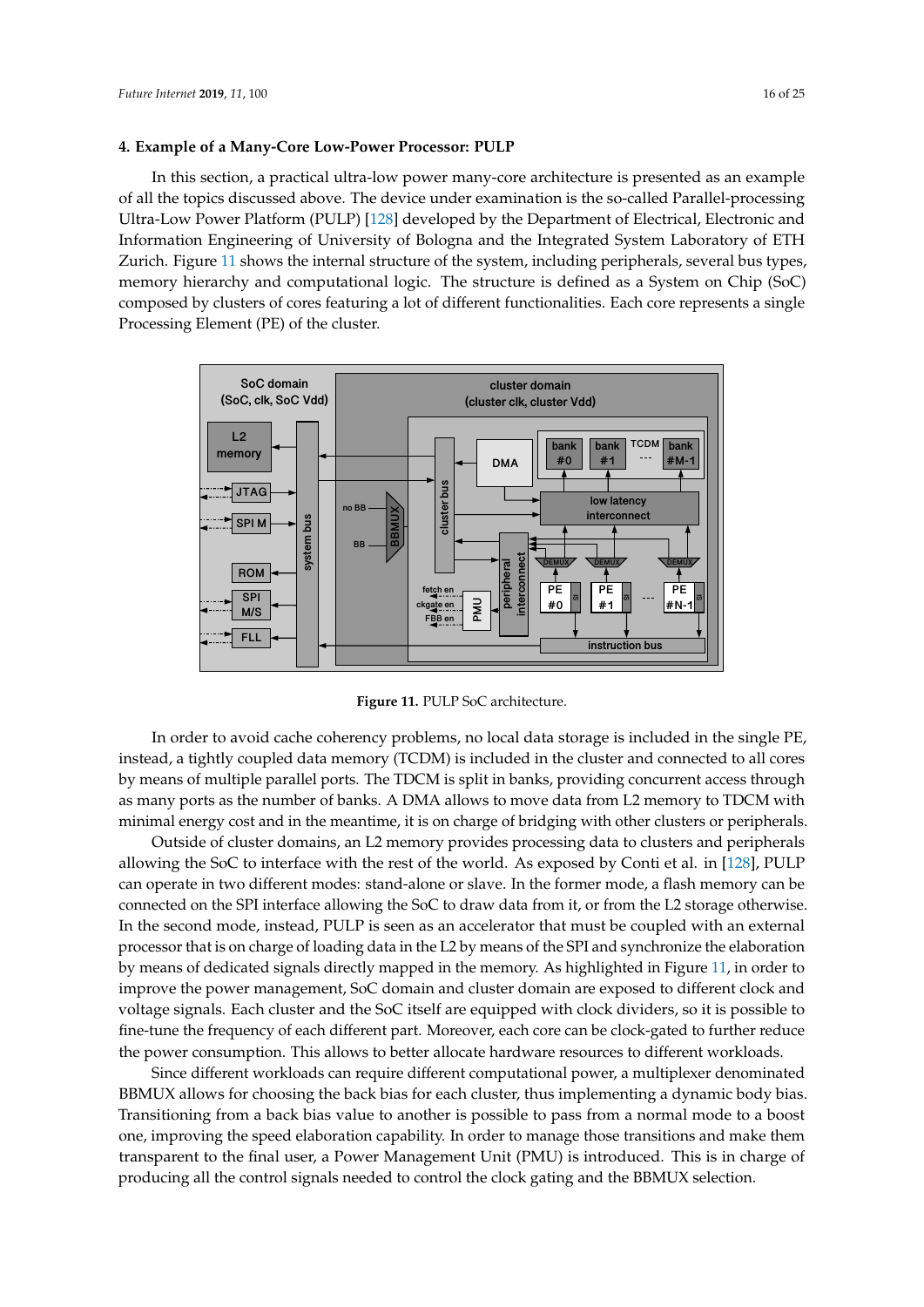PULP is composed of cores based on OpenRISC and RISC-V ISA with a parallelism that can vary from 32 to 64 bits. Being synthesized exploiting a 28 nm UTBB FD-SOI technology provided by STMicroelectronics, PULP can reach 211 GOPS/W that makes him one of the most interesting open source ultra-low power core suitable for several tasks, included convolutional networks and image processing.

## **5. Conclusions and Future Perspectives**

This paper proposes an overview of the main techniques to design hardware platforms able to cope with IoT requirements, by exploiting the Edge Computing paradigm. As it can be observed, many approaches have a clear focus on lowering the power consumption. This is, by now, a basic requirement, since the increasing computational effort affects battery lifetime of many mobile devices. From section to section, all the fundamental components of an IoT electronic system have been analyzed. Despite the general architecture is common to different devices, the input/output part, namely peripherals, is the most variable part. In fact, sensors depend on the type of applications and sometimes the design can be very complex.

The main point addressed thought the different sections is that power consumption comes from three main sources: sensor sampling, read and store from and to the memory, transmitting and receiving information. The former is strictly related to the frequency at which data is acquired, and since the power consumption directly depends on the frequency, the faster the system, the larger the energy required. As for memory usage, this represents a huge bottleneck from the power consumption point of view, especially in systems where many accesses are required. Finally, the transmission or the reception of data is a power-hungry task as well, since the intervention of the antenna comes at a non-negligible cost.

The Internet of Things era is rapidly evolving toward a scenario where everything is connected and this requires the adoption of new design rules to adapt available technologies to the new challenges. The actual trend suggests that, in the future, IoT will become more and more pervasive, incorporating all the devices around us. However, since it will be impossible to upgrade so many devices in a second moment of their lifetime, one of the IoT paradigm requests is to develop now solutions able to withstand these issues. This is a difficult task also from an economic standpoint, as the processes involved to produce such systems could require selling millions of units in order to cut down the cost for the final user and to make the IoT truly pervasive and accessible. Moreover, Big Data experts must be ready to handle an enormous amount of information never seen before, making Data Mining a fundamental tool.

From a hardware point of view, new devices must be able to accommodate the 5G technology, which will invest the entire technological community, bringing the communication to a totally different level from today, thus further widening the range of IoT applications.

Hardware must also be aware of another important and very pervasive tool, strictly related to the above mentioned Data Mining, which is Machine Learning. Models such as computer vision, speech recognition and many others are becoming more and more popular, and it is just a matter of time before they will change our everyday life. However, these kinds of algorithms require quite high computing power and, consequently, a substantial amount of energy. This aspect is strictly related to two interesting research fields; on one hand, algorithms must be optimized to meet the hardware and energy constraints dictated by the IoT platforms. On the other hand, researchers need to find new solutions to cope with power requirements of modern devices by working on new battery technologies and more effective energy harvesters.

To conclude, the IoT market is very dynamic and constantly evolving, resulting in an extremely appealing field both for manufacturers and inventors. Since it gathers very open-minded people, it represents a good opportunity for emerging technologies to show off their qualities, especially regarding the hardware world.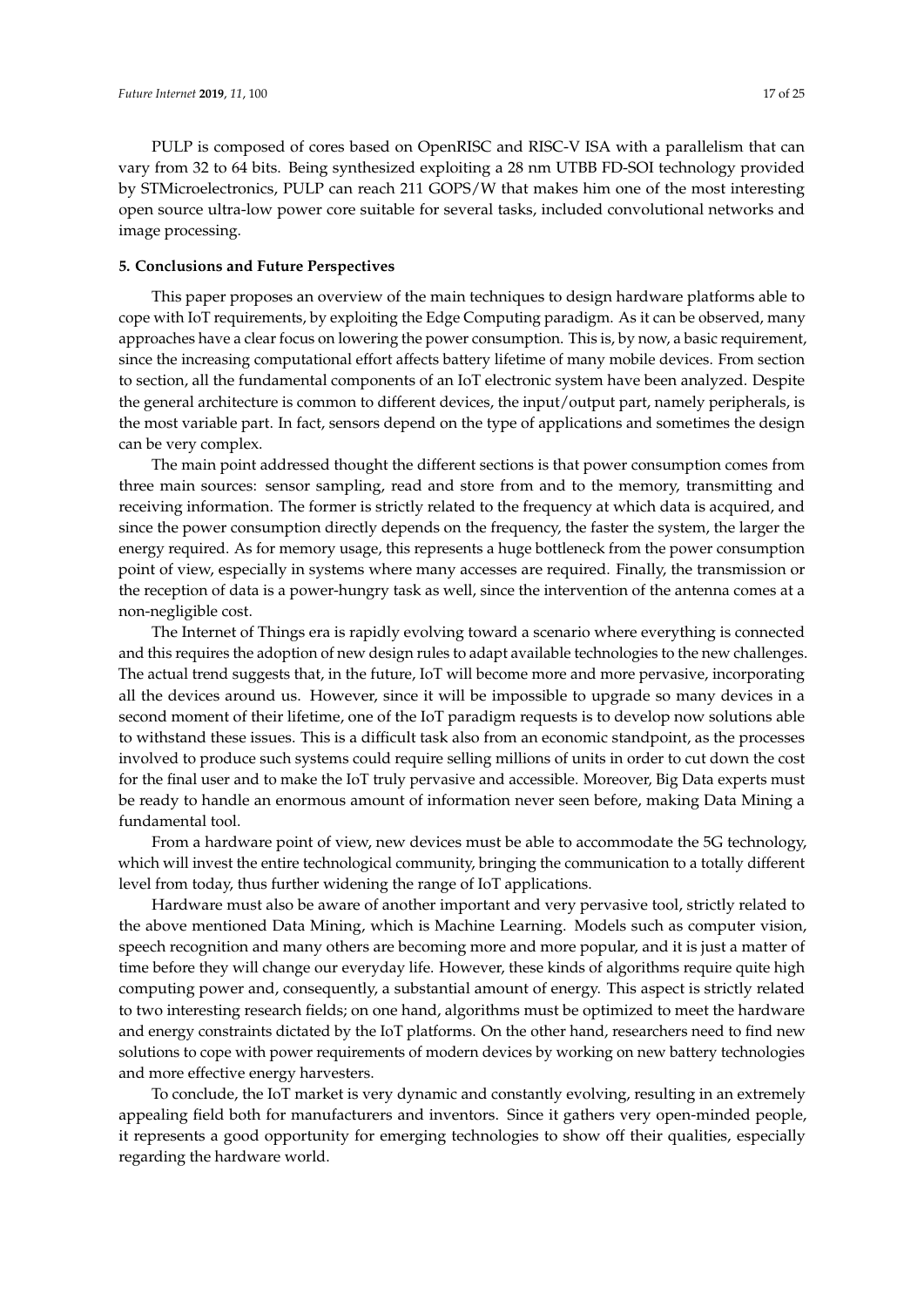Even though this paper presents many of the main aspects characterizing the IoT world, many other points are untouched. In fact, if on one hand all the key points related to the hardware design are analyzed in detail, on the other hand, the software-based literature is still to be investigated in depth. This represents an interesting opportunity for future work.

**Author Contributions:** M.C. and R.P. proposed the organization of the paper and drafted the manuscript. G.M., M.R.R. and M.M. participated to the topic definition, to manuscript organization and to the finalization of the paper.

**Funding:** This research received no external funding.

**Conflicts of Interest:** The authors declare no conflict of interest.

## **References**

- 1. Gartner Website. Available online: <http://www.gartner.com> (accessed on 20 April 2019).
- 2. Routh, K.; Pal, T. A survey on technological, business and societal aspects of Internet of Things by Q3, 2017. In Proceedings of the 2018 3rd International Conference on Internet of Things: Smart Innovation and Usages (IoT-SIU), Bhimtal, India, 23–24 February 2018; pp. 1–4. doi[:10.1109/IoT-SIU.2018.8519898.](https://doi.org/10.1109/IoT-SIU.2018.8519898) [\[CrossRef\]](http://dx.doi.org/10.1109/IoT-SIU.2018.8519898)
- 3. Ture, K.; Devos, A.; Maloberti, F.; Dehollain, C. Area and Power Efficient Ultra-Wideband Transmitter Based on Active Inductor. *IEEE Trans. Circuits Syst. II Express Briefs* **2018**, *65*, 1325–1329. [\[CrossRef\]](http://dx.doi.org/10.1109/TCSII.2018.2853190)
- 4. Saputra, N.; Long, J.R. A Fully-Integrated, Short-Range, Low Data Rate FM-UWB Transmitter in 90 nm CMOS. *IEEE J. Solid-State Circuits* **2011**, *46*, 1627–1635. doi[:10.1109/JSSC.2011.2144050.](https://doi.org/10.1109/JSSC.2011.2144050) [\[CrossRef\]](http://dx.doi.org/10.1109/JSSC.2011.2144050)
- 5. Mercier, P.P.; Daly, D.C.; Chandrakasan, A.P. An Energy-Efficient All-Digital UWB Transmitter Employing Dual Capacitively-Coupled Pulse-Shaping Drivers. *IEEE J. Solid-State Circuits* **2009**, *44*, 1679–1688. [\[CrossRef\]](http://dx.doi.org/10.1109/JSSC.2009.2020466)
- 6. Zhang, Z.; Li, Y.; Wang, G.; Lian, Y. The Design of an Energy-Efficient IR-UWB Transmitter With Wide-Output Swing and Sub-Microwatt Leakage Current. *IEEE Trans. Circuits Syst. II Express Briefs* **2018**, *65*, 1485–1489. doi[:10.1109/TCSII.2018.2861833.](https://doi.org/10.1109/TCSII.2018.2861833) [\[CrossRef\]](http://dx.doi.org/10.1109/TCSII.2018.2861833)
- 7. Zhao, M.J.; Li, B.; Wu, Z.H. 20-pJ/Pulse 250 Mbps Low-Complexity CMOS UWB Transmitter for 3–5 GHz Applications. *IEEE Microw. Wirel. Compon. Lett.* **2013**, *23*, 158–160. [\[CrossRef\]](http://dx.doi.org/10.1109/LMWC.2013.2245412)
- 8. Xu, R.; Jin, Y.; Nguyen, C. Power-efficient switching-based CMOS UWB transmitters for UWB communications and Radar systems. *IEEE Trans. Microw. Theory Tech.* **2006**, *54*, 3271–3277. [\[CrossRef\]](http://dx.doi.org/10.1109/TMTT.2006.877830)
- 9. Chen, L.; Thombre, S.; Järvinen, K.; Lohan, E.S.; Alén-Savikko, A.; Leppäkoski, H.; Bhuiyan, M.Z.H.; Bu-Pasha, S.; Ferrara, G.N.; Honkala, S.; et al. Robustness, Security and Privacy in Location-Based Services for Future IoT: A Survey. *IEEE Access* **2017**, *5*, 8956–8977. doi[:10.1109/ACCESS.2017.2695525.](https://doi.org/10.1109/ACCESS.2017.2695525) [\[CrossRef\]](http://dx.doi.org/10.1109/ACCESS.2017.2695525)
- 10. Wang, S.; Zhao, Y.; Xu, J.; Yuan, J.; Hsu, C.H. Edge server placement in mobile edge computing. *J. Parallel Distrib. Comput.* **2019**, *127*, 160–168. doi[:10.1016/j.jpdc.2018.06.008.](https://doi.org/https://doi.org/10.1016/j.jpdc.2018.06.008) [\[CrossRef\]](http://dx.doi.org/10.1016/j.jpdc.2018.06.008)
- 11. Anawar, M.R.; Wang, S.; Zia, M.A.; Jadoon, A.K.; Akram, U.; Raza, S. Fog Computing: An Overview of Big IoT Data Analytics. *Wirel. Commun. Mob. Comput.* **2018**, *2018*, 1–22. doi[:10.1155/2018/7157192.](https://doi.org/10.1155/2018/7157192) [\[CrossRef\]](http://dx.doi.org/10.1155/2018/7157192)
- 12. Liu, J.; Wang, S.; Zhou, A.; Yang, F.; Buyya, R. Availability-aware Virtual Cluster Allocation in Bandwidth-Constrained Datacenters. *IEEE Trans. Serv. Comput.* **2018**, 1. [\[CrossRef\]](http://dx.doi.org/10.1109/TSC.2017.2694838)
- 13. Lau, F.; Kuziemsky, C. *Handbook of eHealth Evaluation: An Evidence-Based Approach*; University of Victoria: Victoria, BC, Canada, 2017; Chapter 9.
- 14. Finfgeld-Connett, D.; Johnson, E.D. Literature search strategies for conducting knowledge-building and theory-generating qualitative systematic reviews. *J. Adv. Nurs.* **2013**, *69*, 194–204. [\[CrossRef\]](http://dx.doi.org/10.1111/j.1365-2648.2012.06037.x)
- 15. Levy, Y.; Ellis, T.J. A Systems Approach to Conduct an Effective Literature Review in Support of Information Systems Research. *Inform. Sci. Int. J. Emerg. Transdiscipl.* **2006**, *9*, 181–212. doi[:10.28945/479.](https://doi.org/10.28945/479) [\[CrossRef\]](http://dx.doi.org/10.28945/479)
- 16. Keutzer, K.; Malik, S.; Newton, A.R. From ASIC to ASIP: The next design discontinuity. In Proceedings of the IEEE International Conference on Computer Design: VLSI in Computers and Processors, Freiberg, Germany, 18 September 2002; pp. 84–90. doi[:10.1109/ICCD.2002.1106752.](https://doi.org/10.1109/ICCD.2002.1106752) [\[CrossRef\]](http://dx.doi.org/10.1109/ICCD.2002.1106752)
- 17. Bluetooth Communication System. Available online: <https://www.bluetooth.com> (accessed on 20 April 2019).
- 18. Wi-Fi Alliance. Available online: <https://www.wi-fi.org> (accessed on 20 April 2019).
- 19. Zigbee Alliance. Available online: <https://www.zigbee.org> (accessed on 20 April 2019).
- 20. Z-Wave Communication System. Available online: <https://www.z-wave.com> (accessed on 20 April 2019).
- 21. LoRa Alliance. Available online: <https://lora-alliance.org> (accessed on 20 April 2019).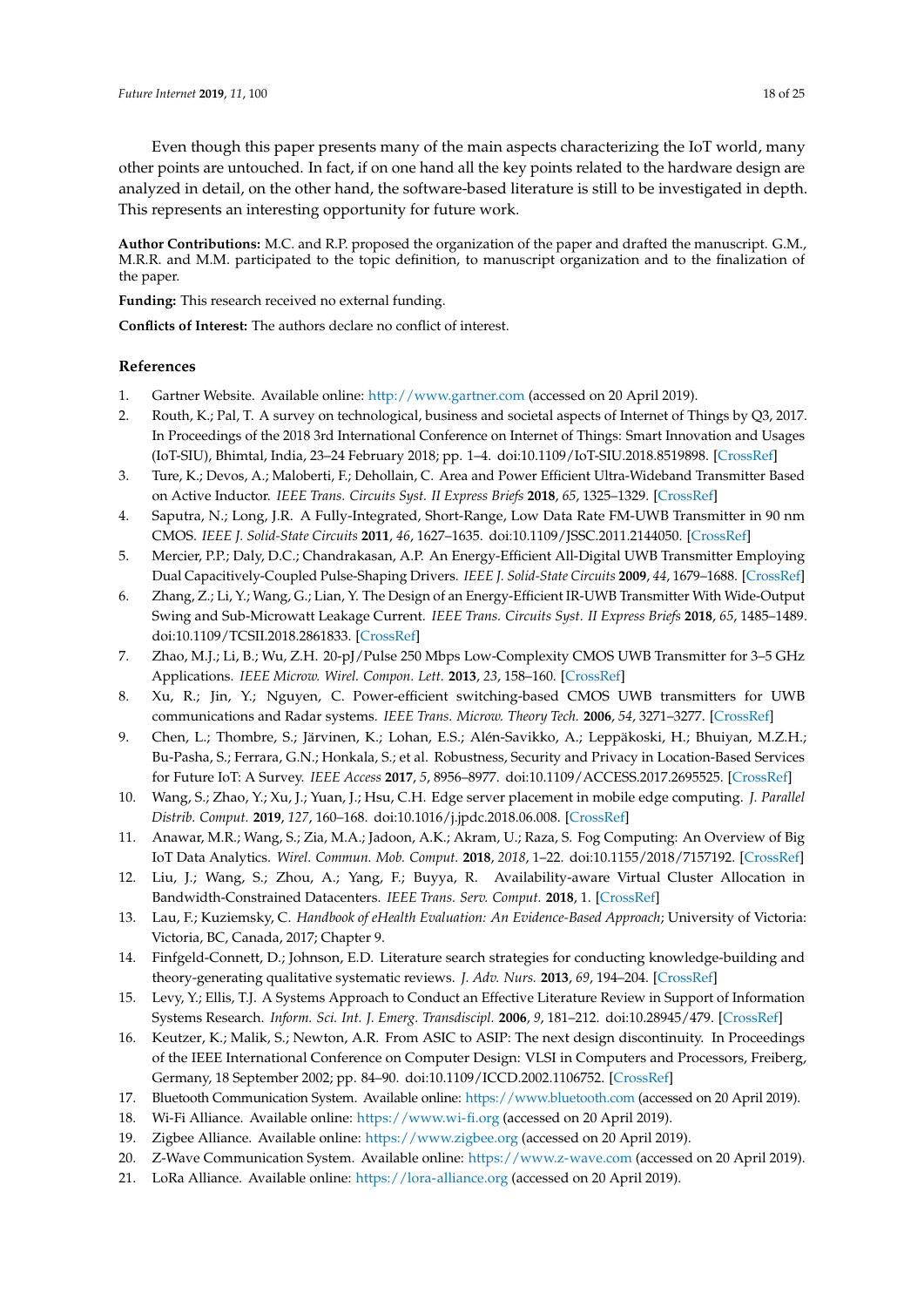- 22. Fernandes, J.R.; Wentzloff, D. Recent advances in IR-UWB transceivers: An overview. In Proceedings of the 2010 IEEE International Symposium on Circuits and Systems, Paris, France, 30 May–2 June 2010; pp. 3284–3287. doi[:10.1109/ISCAS.2010.5537916.](https://doi.org/10.1109/ISCAS.2010.5537916) [\[CrossRef\]](http://dx.doi.org/10.1109/ISCAS.2010.5537916)
- 23. Roch, M.R.; Martina, M. Integrated Light Sensing and Communication for LED Lighting. *Designs* **2018**, *2*, 49. doi[:10.3390/designs2040049.](https://doi.org/10.3390/designs2040049) [\[CrossRef\]](http://dx.doi.org/10.3390/designs2040049)
- 24. Haas, H. LiFi is a paradigm-shifting 5G technology. *Rev. Phys.* **2018**, *3*, 26–31. doi[:10.1016/j.revip.2017.10.001.](https://doi.org/https://doi.org/10.1016/j.revip.2017.10.001) [\[CrossRef\]](http://dx.doi.org/10.1016/j.revip.2017.10.001)
- 25. Nanda, U.; Pattnaik, S.K. Universal Asynchronous Receiver and Transmitter (UART). In Proceedings of the 2016 3rd International Conference on Advanced Computing and Communication Systems (ICACCS), Coimbatore, India, 22–23 January 2016; Volume 1, pp. 1–5. doi[:10.1109/ICACCS.2016.7586376.](https://doi.org/10.1109/ICACCS.2016.7586376) [\[CrossRef\]](http://dx.doi.org/10.1109/ICACCS.2016.7586376)
- 26. Serial Peripheral Interface Specificantions. Available online: [https://www.nxp.com/files-static/](https://www.nxp.com/files-static/microcontrollers/doc/ref_manual/S12SPIV3.pdf) [microcontrollers/doc/ref\\_manual/S12SPIV3.pdf](https://www.nxp.com/files-static/microcontrollers/doc/ref_manual/S12SPIV3.pdf) (accessed on 20 April 2019).
- 27. Inter-Integrated Circuit Bus Specifications. Available online: [https://www.nxp.com/docs/en/user-guide/](https://www.nxp.com/docs/en/user-guide/UM10204.pdf) [UM10204.pdf](https://www.nxp.com/docs/en/user-guide/UM10204.pdf) (accessed on 20 April 2019).
- 28. MIPI Alliance Specifications Overview. Available online: <https://www.mipi.org/specifications> (accessed on 20 April 2019).
- 29. Hsieh, S.; Hsieh, C. A 0.44fJ/conversion-step 11b 600KS/s SAR ADC with semi-resting DAC. In Proceedings of the 2016 IEEE Symposium on VLSI Circuits (VLSI-Circuits), Honolulu, HI, USA, 15–17 June 2016; pp. 1–2. doi[:10.1109/VLSIC.2016.7573519.](https://doi.org/10.1109/VLSIC.2016.7573519) [\[CrossRef\]](http://dx.doi.org/10.1109/VLSIC.2016.7573519)
- 30. Wang, A.; Wang, Y.; Dhawan, V.; Shi, R. Design of a 10 bit 50MS/s SAR ADC in 14nm SOI FinFET CMOS. In Proceedings of the 2015 International SoC Design Conference (ISOCC), Gyungju, Korea, 2–5 November 2015; pp. 85–86. doi[:10.1109/ISOCC.2015.7401645.](https://doi.org/10.1109/ISOCC.2015.7401645) [\[CrossRef\]](http://dx.doi.org/10.1109/ISOCC.2015.7401645)
- 31. Hsieh, S.; Hsieh, C. A 0.3V 0.705fJ/conversion-step 10-bit SAR ADC with shifted monotonie switching scheme in 90 nm CMOS. In Proceedings of the 2016 IEEE International Symposium on Circuits and Systems (ISCAS), Montreal, QC, Canada, 22–25 May 2016; p. 2899. doi[:10.1109/ISCAS.2016.7539202.](https://doi.org/10.1109/ISCAS.2016.7539202) [\[CrossRef\]](http://dx.doi.org/10.1109/ISCAS.2016.7539202)
- 32. Kung, C.; Huang, C.; Li, C.; Chang, S. A Low Energy Consumption 10-Bit 100kS/s SAR ADC with Timing Control Adaptive Window. In Proceedings of the 2018 IEEE International Symposium on Circuits and Systems (ISCAS), Florence, Italy, 27–30 May 2018; pp. 1–4. doi[:10.1109/ISCAS.2018.8350989.](https://doi.org/10.1109/ISCAS.2018.8350989) [\[CrossRef\]](http://dx.doi.org/10.1109/ISCAS.2018.8350989)
- 33. Lin, J.; Hsieh, C. A 0.3 V 10-bit SAR ADC With First 2-bit Guess in 90-nm CMOS. *IEEE Trans. Circuits Syst. I Regul. Pap.* **2017**, *64*, 562–572. doi[:10.1109/TCSI.2016.2613505.](https://doi.org/10.1109/TCSI.2016.2613505) [\[CrossRef\]](http://dx.doi.org/10.1109/TCSI.2016.2613505)
- 34. Hsieh, S.; Hsieh, C. A 0.44-fJ/Conversion-Step 11-Bit 600-kS/s SAR ADC With Semi-Resting DAC. *IEEE J. Solid-State Circuits* **2018**, *53*, 2595–2603. doi[:10.1109/JSSC.2018.2847306.](https://doi.org/10.1109/JSSC.2018.2847306) [\[CrossRef\]](http://dx.doi.org/10.1109/JSSC.2018.2847306)
- 35. Alioto, M. IoT: Bird's Eye View, Megatrends and Perspectives. In *Enabling the Internet of Things: From Integrated Circuits to Integrated Systems*; Alioto, M., Ed.; Springer International Publishing: Cham, Switzerland, 2017; pp. 1–45. doi[:10.1007/978-3-319-51482-6\\_1.](https://doi.org/10.1007/978-3-319-51482-6_1)
- 36. Xu, J.; Ma, J.; Zhang, D.; Zhang, Y.; Lin, S. Compressive video sensing based on user attention model. In Proceedings of the 28th Picture Coding Symposium, Nagoya, Japan, 8–10 December 2010; pp. 90–93. doi[:10.1109/PCS.2010.5702586.](https://doi.org/10.1109/PCS.2010.5702586) [\[CrossRef\]](http://dx.doi.org/10.1109/PCS.2010.5702586)
- 37. Wang, Z.; Zhu, J. Single-pixel compressive imaging based on motion compensation. *IET Image Process.* **2018**, *12*, 2283–2291. doi[:10.1049/iet-ipr.2018.5741.](https://doi.org/10.1049/iet-ipr.2018.5741) [\[CrossRef\]](http://dx.doi.org/10.1049/iet-ipr.2018.5741)
- 38. Dias, U.V.; Patil, S.A. Compressive sensing based microarray image acquisition. In Proceedings of the International Conference for Convergence for Technology-2014, Pune, India, 6–8 April 2014; pp. 1–5. doi[:10.1109/I2CT.2014.7092273.](https://doi.org/10.1109/I2CT.2014.7092273) [\[CrossRef\]](http://dx.doi.org/10.1109/I2CT.2014.7092273)
- 39. Zhang, M.; Bermak, A. Compressive Acquisition CMOS Image Sensor: From the Algorithm to Hardware Implementation. *IEEE Trans. Very Large Scale Integr. (VLSI) Syst.* **2010**, *18*, 490–500. [\[CrossRef\]](http://dx.doi.org/10.1109/TVLSI.2008.2011489)
- 40. Lima, J.A.; Miosso, C.J.; Farias, M.C.Q. Per-Pixel Mirror-Based Acquisition Method for video compressive sensing. In Proceedings of the 2014 22nd European Signal Processing Conference (EUSIPCO), Lisbon, Portugal, 1–5 September 2014; pp. 1058–1062.
- 41. Zhu, H.; Zhang, M.; Suo, Y.; Tran, T.D.; der Spiegel, J.V. Design of a Digital Address-Event Triggered Compressive Acquisition Image Sensor. *IEEE Trans. Circuits and Syst. I Regul. Pap.* **2016**, *63*, 191–199. doi[:10.1109/TCSI.2015.2512719.](https://doi.org/10.1109/TCSI.2015.2512719) [\[CrossRef\]](http://dx.doi.org/10.1109/TCSI.2015.2512719)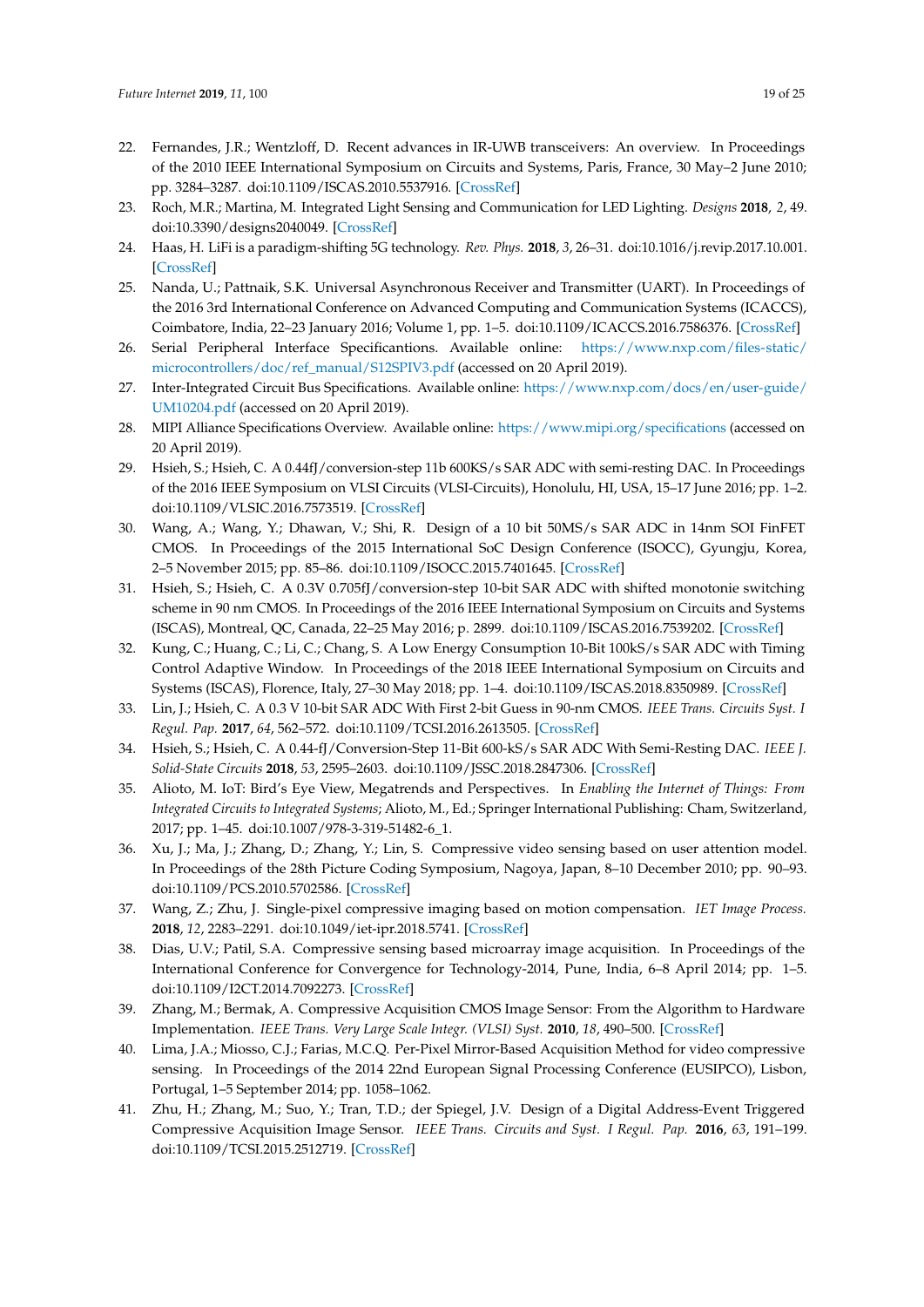- 42. Ejaz, W.; Anpalagan, A.; Imran, M.; Jo, M.; Muhammad, N.; Qaisar, S.; Wang, W. Internet of Things (IoT) in 5G Wireless Communications. *IEEE Access* **2016**, *4*, 10310–10314. doi[:10.1109/ACCESS.2016.2646120.](https://doi.org/10.1109/ACCESS.2016.2646120) [\[CrossRef\]](http://dx.doi.org/10.1109/ACCESS.2016.2646120)
- 43. Al Ridhawi, I.; Aloqaily, M.; Kotb, Y.; Al Ridhawi, Y.; Jararweh, Y. A collaborative mobile edge computing and user solution for service composition in 5G systems. *Trans. Emerg. Telecommun. Technol.* **2018**, *29*, e3446. doi[:10.1002/ett.3446.](https://doi.org/10.1002/ett.3446) [\[CrossRef\]](http://dx.doi.org/10.1002/ett.3446)
- 44. Hezam, A.; Konstantas, D.; Mahyoub, M. A Comprehensive IoT Attacks Survey based on a Building-blocked Reference Mode. *Int. J. Adv. Comput. Sci. Appl.* **2018**, *9*. doi[:10.14569/IJACSA.2018.090349.](https://doi.org/10.14569/IJACSA.2018.090349) [\[CrossRef\]](http://dx.doi.org/10.14569/IJACSA.2018.090349)
- 45. Yaseen, Q.; AlBalas, F.; Jararweh, Y.; Al-Ayyoub, M. A Fog Computing Based System for Selective Forwarding Detection in Mobile Wireless Sensor Networks. In Proceedings of the 2016 IEEE 1st International Workshops on Foundations and Applications of Self\* Systems (FAS\*W), Augsburg, Germany, 12–16 September 2016; pp. 256–262. doi[:10.1109/FAS-W.2016.60.](https://doi.org/10.1109/FAS-W.2016.60) [\[CrossRef\]](http://dx.doi.org/10.1109/FAS-W.2016.60)
- 46. Otoum, S.; Kantarci, B.; Mouftah, H. Adaptively Supervised and Intrusion-Aware Data Aggregation for Wireless Sensor Clusters in Critical Infrastructures. In Proceedings of the 2018 IEEE International Conference on Communications (ICC), Kansas City, MO, USA, 20–24 May 2018; pp. 1–6. doi[:10.1109/ICC.2018.8422401.](https://doi.org/10.1109/ICC.2018.8422401) [\[CrossRef\]](http://dx.doi.org/10.1109/ICC.2018.8422401)
- 47. Otoum, S.; Kantarci, B.; Mouftah, H.T. Detection of Known and Unknown Intrusive Sensor Behavior in Critical Applications. *IEEE Sens. Lett.* **2017**, *1*, 1–4. doi[:10.1109/LSENS.2017.2752719.](https://doi.org/10.1109/LSENS.2017.2752719) [\[CrossRef\]](http://dx.doi.org/10.1109/LSENS.2017.2752719)
- 48. Ghafir, I.; Saleem, J.; Hammoudeh, M.; Faour, H.; Prenosil, V.; Jaf, S.; Jabbar, S.; Baker, T. Security threats to critical infrastructure: the human factor. *J. Supercomput.* **2018**, *74*, 4986–5002. doi[:10.1007/s11227-018-2337-2.](https://doi.org/10.1007/s11227-018-2337-2) [\[CrossRef\]](http://dx.doi.org/10.1007/s11227-018-2337-2)
- 49. Otoum, S.; Kantarci, B.; Mouftah, H.T. Mitigating False Negative intruder decisions in WSN-based Smart Grid monitoring. In Proceedings of the 2017 13th International Wireless Communications and Mobile Computing Conference (IWCMC), Valencia, Spain, 26–30 June 2017; pp. 153–158. doi[:10.1109/IWCMC.2017.7986278.](https://doi.org/10.1109/IWCMC.2017.7986278) [\[CrossRef\]](http://dx.doi.org/10.1109/IWCMC.2017.7986278)
- 50. Yaseen, Q.; Jararweh, Y.; Al-Ayyoub, M.; AlDwairi, M. Collusion attacks in Internet of Things: Detection and mitigation using a fog based model. In Proceedings of the 2017 IEEE Sensors Applications Symposium (SAS), Glassboro, NJ, USA, 13–15 March 2017; pp. 1–5. doi[:10.1109/SAS.2017.7894031.](https://doi.org/10.1109/SAS.2017.7894031) [\[CrossRef\]](http://dx.doi.org/10.1109/SAS.2017.7894031)
- 51. Aloqaily, M.; Kantarci, B.; Mouftah, H.T. Trusted Third Party for service management in vehicular clouds. In Proceedings of the 2017 13th International Wireless Communications and Mobile Computing Conference (IWCMC), Valencia, Spain, 26–30 June 2017; pp. 928–933. doi[:10.1109/IWCMC.2017.7986410.](https://doi.org/10.1109/IWCMC.2017.7986410) [\[CrossRef\]](http://dx.doi.org/10.1109/IWCMC.2017.7986410)
- 52. Aloqaily, M.; Kantarci, B.; Mouftah, H.T. Fairness-Aware Game Theoretic Approach for Service Management in Vehicular Clouds. In Proceedings of the 2017 IEEE 86th Vehicular Technology Conference (VTC-Fall), Toronto, ON, Canada, 24–27 September 2017; pp. 1–5. doi[:10.1109/VTCFall.2017.8288282.](https://doi.org/10.1109/VTCFall.2017.8288282) [\[CrossRef\]](http://dx.doi.org/10.1109/VTCFall.2017.8288282)
- 53. Alkheir, A.A.; Aloqaily, M.; Mouftah, H.T. Connected and Autonomous Electric Vehicles (CAEVs). *IT Prof.* **2018**, *20*, 54–61. doi[:10.1109/MITP.2018.2876977.](https://doi.org/10.1109/MITP.2018.2876977) [\[CrossRef\]](http://dx.doi.org/10.1109/MITP.2018.2876977)
- 54. Ridhawi, I.A.; Aloqaily, M.; Kantarci, B.; Jararweh, Y.; Mouftah, H.T. A continuous diversified vehicular cloud service availability framework for smart cities. *Comput. Netw.* **2018**, *145*, 207–218. [\[CrossRef\]](http://dx.doi.org/10.1016/j.comnet.2018.08.023)
- 55. Otoum, S.; Kantarci, B.; Mouftah, H.T. Hierarchical trust-based black-hole detection in WSN-based smart grid monitoring. In Proceedings of the 2017 IEEE International Conference on Communications (ICC), Paris, France, 21–25 May 2017; pp. 1–6. doi[:10.1109/ICC.2017.7997099.](https://doi.org/10.1109/ICC.2017.7997099) [\[CrossRef\]](http://dx.doi.org/10.1109/ICC.2017.7997099)
- 56. Khan, S.; Paul, D.; Momtahan, P.; Aloqaily, M. Artificial intelligence framework for smart city microgrids: State of the art, challenges, and opportunities. In Proceedings of the 2018 Third International Conference on Fog and Mobile Edge Computing (FMEC), Barcelona, Spain, 23–26 April 2018; pp. 283–288. doi[:10.1109/FMEC.2018.8364080.](https://doi.org/10.1109/FMEC.2018.8364080) [\[CrossRef\]](http://dx.doi.org/10.1109/FMEC.2018.8364080)
- 57. Vianello, E.; Thomas, O.; Molas, G.; Turkyilmaz, O.; Jovanović, N.; Garbin, D.; Palma, G.; Alayan, M.; Nguyen, C.; Coignus, J.; et al. Resistive Memories for Ultra-Low-Power embedded computing design. In Proceedings of the 2014 IEEE International Electron Devices Meeting, San Francisco, CA, USA, 15–17 December 2014; pp. 6.3.1–6.3.4. doi[:10.1109/IEDM.2014.7046995.](https://doi.org/10.1109/IEDM.2014.7046995) [\[CrossRef\]](http://dx.doi.org/10.1109/IEDM.2014.7046995)
- 58. DeSalvo, B.; Vianello, E.; Thomas, O.; Clermidy, F.; Bichler, O.; Gamrat, C.; Perniola, L. Emerging resistive memories for low power embedded applications and neuromorphic systems. In Proceedings of the 2015 IEEE International Symposium on Circuits and Systems (ISCAS), Lisbon, Portugal, 24–27 May 2015; pp. 3088–3091. doi[:10.1109/ISCAS.2015.7169340.](https://doi.org/10.1109/ISCAS.2015.7169340) [\[CrossRef\]](http://dx.doi.org/10.1109/ISCAS.2015.7169340)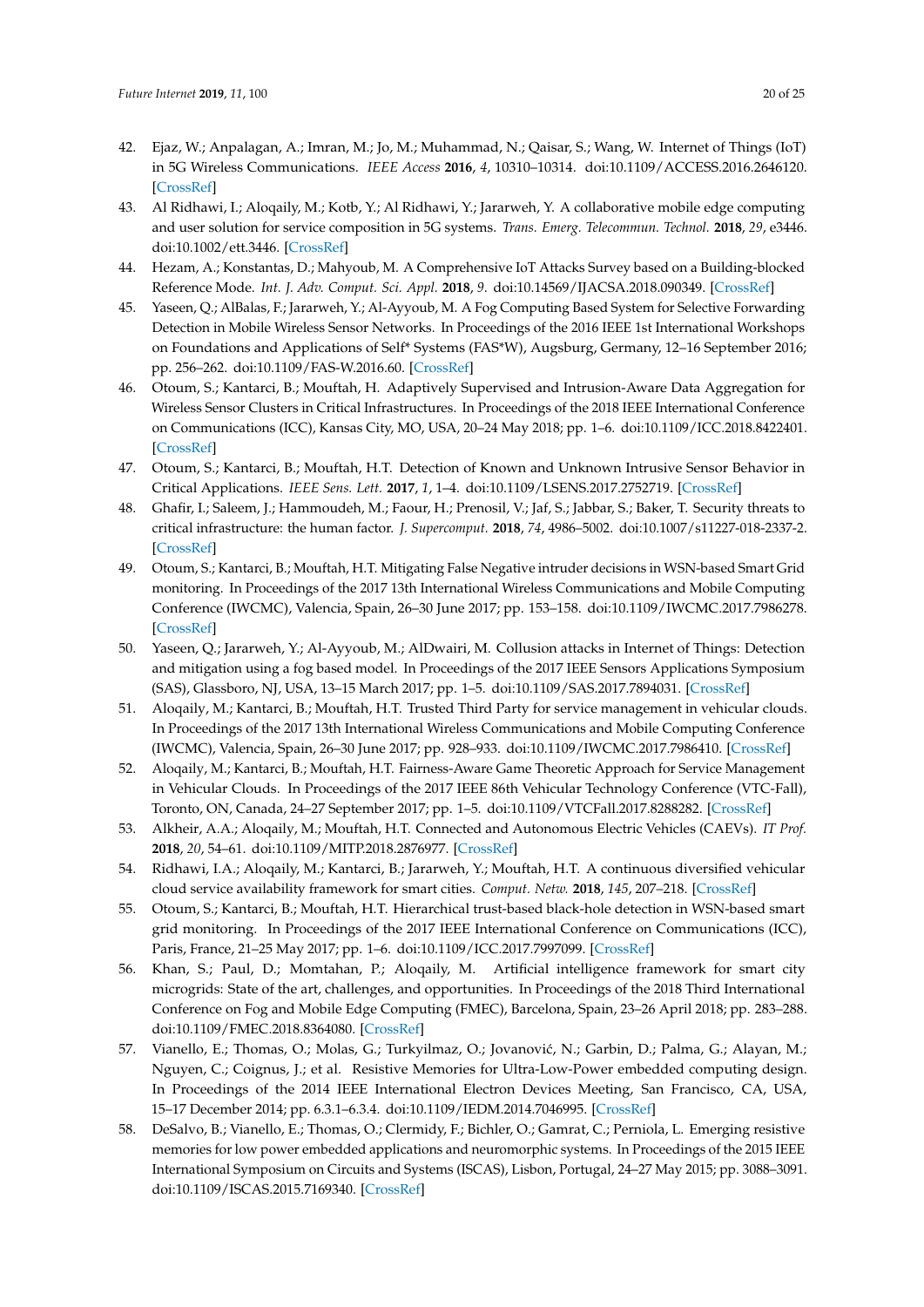- 59. Hemavathy, B.; Meenakshi, V. A novel design for low power Re-RAM based non-volatile flip flop using content addressable memory. In Proceedings of the 2017 Third International Conference on Science Technology Engineering Management (ICONSTEM), Chennai, India, 23–24 March 2017; pp. 879–883. doi[:10.1109/ICONSTEM.2017.8261328.](https://doi.org/10.1109/ICONSTEM.2017.8261328) [\[CrossRef\]](http://dx.doi.org/10.1109/ICONSTEM.2017.8261328)
- 60. Kazi, I.; Meinerzhagen, P.; Gaillardon, P.; Sacchetto, D.; Leblebici, Y.; Burg, A.; Micheli, G.D. Energy/Reliability Trade-Offs in Low-Voltage ReRAM-Based Non-Volatile Flip-Flop Design. *IEEE Trans. Circuits Syst. I Regul. Pap.* **2014**, *61*, 3155–3164. doi[:10.1109/TCSI.2014.2334891.](https://doi.org/10.1109/TCSI.2014.2334891) [\[CrossRef\]](http://dx.doi.org/10.1109/TCSI.2014.2334891)
- 61. Biglari, M.; Lieske, T.; Fey, D. High-Endurance Bipolar ReRAM-Based Non-Volatile Flip-Flops with Run-Time Tunable Resistive States. In Proceedings of the 2018 IEEE/ACM International Symposium on Nanoscale Architectures (NANOARCH), Athens, Greece, 17–19 July 2018; pp. 1–6.
- 62. Lee, A.; Lo, C.; Lin, C.; Chen, W.; Hsu, K.; Wang, Z.; Su, F.; Yuan, Z.; Wei, Q.; King, Y.; et al. A ReRAM-Based Nonvolatile Flip-Flop With Self-Write-Termination Scheme for Frequent-OFF Fast-Wake-Up Nonvolatile Processors. *IEEE J. Solid-State Circuits* **2017**, *52*, 2194–2207. doi[:10.1109/JSSC.2017.2700788.](https://doi.org/10.1109/JSSC.2017.2700788) [\[CrossRef\]](http://dx.doi.org/10.1109/JSSC.2017.2700788)
- 63. Chien, T.; Chiou, L.; Chuang, Y.; Sheu, S.; Li, H.; Wang, P.; Ku, T.; Tsai, M.; Wu, C. A low store energy and robust ReRAM-based flip-flop for normally off microprocessors. In Proceedings of the 2016 IEEE International Symposium on Circuits and Systems (ISCAS), Montreal, QC, Canada, 22–25 May 2016; pp. 2803–2806. doi[:10.1109/ISCAS.2016.7539175.](https://doi.org/10.1109/ISCAS.2016.7539175) [\[CrossRef\]](http://dx.doi.org/10.1109/ISCAS.2016.7539175)
- 64. Koga, M.; Iida, M.; Amagasaki, M.; Ichida, Y.; Saji, M.; Iida, J.; Sueyoshi, T. A power-gatable reconfigurable logic chip with FeRAM cells. In Proceedings of the TENCON 2010—2010 IEEE Region 10 Conference, Fukuoka, Japan, 21–24 November 2010; pp. 317–322. doi[:10.1109/TENCON.2010.5686019.](https://doi.org/10.1109/TENCON.2010.5686019) [\[CrossRef\]](http://dx.doi.org/10.1109/TENCON.2010.5686019)
- 65. Qazi, M.; Amerasekera, A.; Chandrakasan, A.P. A 3.4-pJ FeRAM-Enabled D Flip-Flop in 0.13-µm CMOS for Nonvolatile Processing in Digital Systems. *IEEE J. Solid-State Circuits* **2014**, *49*, 202–211. [\[CrossRef\]](http://dx.doi.org/10.1109/JSSC.2013.2282112)
- 66. Masui, S.; Yokozeki, W.; Oura, M.; Ninomiya, T.; Mukaida, K.; Takayama, Y.; Teramoto, T. Design and applications of ferroelectric nonvolatile SRAM and flip-flop with unlimited read/program cycles and stable recall. In Proceedings of the IEEE 2003 Custom Integrated Circuits Conference, San Jose, CA, USA, 24 September 2003; pp. 403–406. doi[:10.1109/CICC.2003.1249428.](https://doi.org/10.1109/CICC.2003.1249428) [\[CrossRef\]](http://dx.doi.org/10.1109/CICC.2003.1249428)
- 67. Lee, H.; Jung, S.; Song, Y.H. PCRAM-assisted ECC management for enhanced data reliability in flash storage systems. *IEEE Trans. Consum. Electron.* **2012**, *58*, 849–856. doi[:10.1109/TCE.2012.6311327.](https://doi.org/10.1109/TCE.2012.6311327) [\[CrossRef\]](http://dx.doi.org/10.1109/TCE.2012.6311327)
- 68. Raoux, S.; Burr, G.W.; Breitwisch, M.J.; Rettner, C.T.; Chen, Y.; Shelby, R.M.; Salinga, M.; Krebs, D.; Chen, S.; Lung, H.; Lam, C.H. Phase-change random access memory: A scalable technology. *IBM J. Res. Dev.* **2008**, *52*, 465–479. doi[:10.1147/rd.524.0465.](https://doi.org/10.1147/rd.524.0465) [\[CrossRef\]](http://dx.doi.org/10.1147/rd.524.0465)
- 69. Lung, H.L.; Ho, Y.H.; Zhu, Y.; Chien, W.C.; Kim, S.; Kim, W.; Cheng, H.Y.; Ray, A.; Brightsky, M.; Bruce, R.; et al. A novel low power phase change memory using inter-granular switching. In Proceedings of the 2016 IEEE Symposium on VLSI Technology, Honolulu, HI, USA, 14–16 June 2016; pp. 1–2. doi[:10.1109/VLSIT.2016.7573405.](https://doi.org/10.1109/VLSIT.2016.7573405) [\[CrossRef\]](http://dx.doi.org/10.1109/VLSIT.2016.7573405)
- 70. Cheng, H.Y.; Chien, W.C.; BrightSky, M.; Ho, Y.H.; Zhu, Y.; Ray, A.; Bruce, R.; Kim, W.; Yeh, C.W.; Lung, H.L.; et al. Novel fast-switching and high-data retention phase-change memory based on new Ga-Sb-Ge material. In Proceedings of the 2015 IEEE International Electron Devices Meeting (IEDM), Washington, DC, USA, 7–9 December 2015; pp. 3.5.1–3.5.4. doi[:10.1109/IEDM.2015.7409620.](https://doi.org/10.1109/IEDM.2015.7409620) [\[CrossRef\]](http://dx.doi.org/10.1109/IEDM.2015.7409620)
- 71. Cheon, J.; Lee, I.; Ahn, C.; Stanisavljevic, M.; Athmanathan, A.; Papandreou, N.; Pozidis, H.; Eleftheriou, E.; Shin, M.; Kim, T.; et al. Non-resistance metric based read scheme for multi-level PCRAM in 25 nm technology. In Proceedings of the 2015 IEEE Custom Integrated Circuits Conference (CICC), San Jose, CA, USA, 28–30 September 2015; pp. 1–4. doi[:10.1109/CICC.2015.7338358.](https://doi.org/10.1109/CICC.2015.7338358) [\[CrossRef\]](http://dx.doi.org/10.1109/CICC.2015.7338358)
- 72. Nirschl, T.; Philipp, J.B.; Happ, T.D.; Burr, G.W.; Rajendran, B.; Lee, M.; Schrott, A.; Yang, M.; Breitwisch, M.; Chen, C.; et al. Write Strategies for 2 and 4-bit Multi-Level Phase-Change Memory. In Proceedings of the 2007 IEEE International Electron Devices Meeting, Washington, DC, USA, 10–12 December 2007; pp. 461–464. doi[:10.1109/IEDM.2007.4418973.](https://doi.org/10.1109/IEDM.2007.4418973) [\[CrossRef\]](http://dx.doi.org/10.1109/IEDM.2007.4418973)
- 73. Lakys, Y.; Zhao, W.S.; Klein, J.; Chappert, C. Hardening techniques for MRAM-based non-volatile storage cells and logic. In Proceedings of the 2011 12th European Conference on Radiation and Its Effects on Components and Systems, Sevilla, Spain, 19–23 September 2011; pp. 669–674. [\[CrossRef\]](http://dx.doi.org/10.1109/RADECS.2011.6131445)
- 74. Münch, C.; Bishnoi, R.; Tahoori, M.B. Multi-bit non-volatile spintronic flip-flop. In Proceedings of the 2018 Design, Automation Test in Europe Conference Exhibition (DATE), Dresden, Germany, 19–23 March 2018; pp. 1229–1234. doi[:10.23919/DATE.2018.8342203.](https://doi.org/10.23919/DATE.2018.8342203) [\[CrossRef\]](http://dx.doi.org/10.23919/DATE.2018.8342203)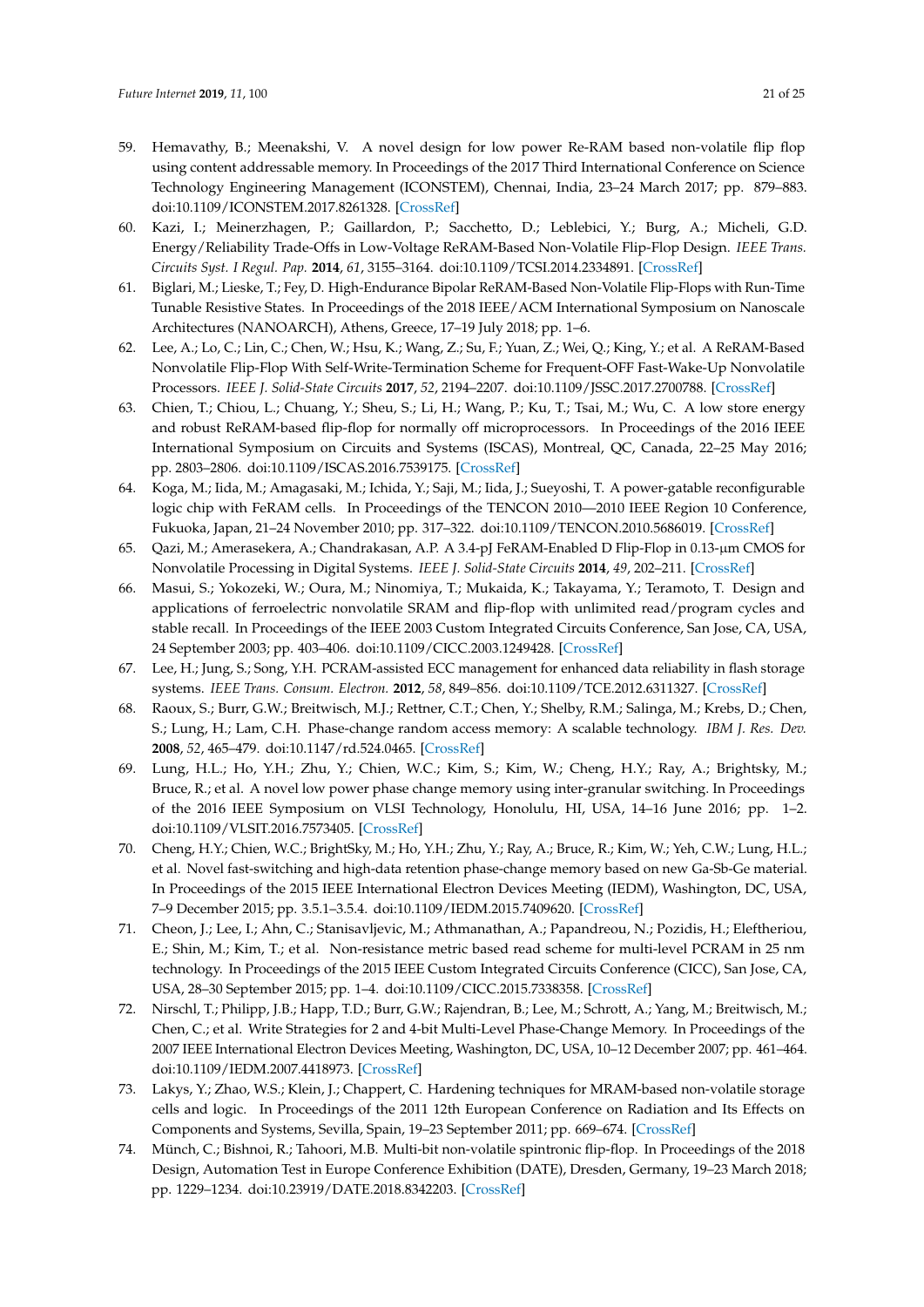- 75. Huang, K.; Lian, Y. A Low-Power Low-VDD Nonvolatile Latch Using Spin Transfer Torque MRAM. *IEEE Trans. Nanotechnol.* **2013**, *12*, 1094–1103. doi[:10.1109/TNANO.2013.2280338.](https://doi.org/10.1109/TNANO.2013.2280338) [\[CrossRef\]](http://dx.doi.org/10.1109/TNANO.2013.2280338)
- 76. Sakimura, N.; Sugibayashi, T.; Nebashi, R.; Kasai, N. Nonvolatile Magnetic Flip-Flop for Standby-Power-Free SoCs. *IEEE J. Solid-State Circuits* **2009**, *44*, 2244–2250. doi[:10.1109/JSSC.2009.2023192.](https://doi.org/10.1109/JSSC.2009.2023192) [\[CrossRef\]](http://dx.doi.org/10.1109/JSSC.2009.2023192)
- 77. Pyle, S.D.; Li, H.; DeMara, R.F. Compact low-power instant store and restore D flip-flop using a self-complementing spintronic device. *Electron. Lett.* **2016**, *52*, 1238–1240. [\[CrossRef\]](http://dx.doi.org/10.1049/el.2015.4114)
- 78. Chabi, D.; Zhao, W.; Zhang, Y.; Klein, J.; Chappert, C. Low power magnetic flip-flop based on checkpointing and self-enable mechanism. In Proceedings of the 2013 IEEE 11th International New Circuits and Systems Conference (NEWCAS), Paris, France, 16–19 June 2013; pp. 1–4. [\[CrossRef\]](http://dx.doi.org/10.1109/NEWCAS.2013.6573616)
- 79. Sakimura, N.; Sugibayashi, T.; Nebashi, R.; Kasai, N. Nonvolatile Magnetic Flip-Flop for standby-power-free SoCs. In Proceedings of the 2008 IEEE Custom Integrated Circuits Conference, San Jose, CA, USA, 21–24 September 2008; pp. 355–358. doi[:10.1109/CICC.2008.4672095.](https://doi.org/10.1109/CICC.2008.4672095) [\[CrossRef\]](http://dx.doi.org/10.1109/CICC.2008.4672095)
- 80. Gangalakshmi, S.; Banu, A.K.; Kumar, R.H. Implementing the design of magnetic flip-flop based on swapped MOS design. In Proceedings of the 2015 2nd International Conference on Electronics and Communication Systems (ICECS), Coimbatore, India, 26–27 February 2015; pp. 987–989. doi[:10.1109/ECS.2015.7125062.](https://doi.org/10.1109/ECS.2015.7125062) [\[CrossRef\]](http://dx.doi.org/10.1109/ECS.2015.7125062)
- 81. Zhao, W.; Belhaire, E.; Chappert, C. Spin-MTJ based Non-volatile Flip-Flop. In Proceedings of the 2007 7th IEEE Conference on Nanotechnology (IEEE NANO), Hong Kong, China, 2–5 August 2007; pp. 399–402. doi[:10.1109/NANO.2007.4601218.](https://doi.org/10.1109/NANO.2007.4601218) [\[CrossRef\]](http://dx.doi.org/10.1109/NANO.2007.4601218)
- 82. Kimura, H.; Zhong, Z.; Mizuochi, Y.; Kinouchi, N.; Ichida, Y.; Fujimori, Y. Highly Reliable Non-Volatile Logic Circuit Technology and Its Application. In Proceedings of the 2013 IEEE 43rd International Symposium on Multiple-Valued Logic, Toyama, Japan, 22–24 May 2013; pp. 212–218. doi[:10.1109/ISMVL.2013.32.](https://doi.org/10.1109/ISMVL.2013.32) [\[CrossRef\]](http://dx.doi.org/10.1109/ISMVL.2013.32)
- 83. Cai, H.; Wang, Y.; Naviner, L.; Zhao, W. Novel Pulsed-Latch Replacement in Non-Volatile Flip-Flop Core. In Proceedings of the 2017 IEEE Computer Society Annual Symposium on VLSI (ISVLSI), Bochum, Germany, 3–5 July 2017; pp. 57–61. doi[:10.1109/ISVLSI.2017.19.](https://doi.org/10.1109/ISVLSI.2017.19) [\[CrossRef\]](http://dx.doi.org/10.1109/ISVLSI.2017.19)
- 84. Jovanović, N.; Thomas, O.; Vianello, E.; Portal, J.; Nikolić, B.; Naviner, L. OxRAM-based non volatile flip-flop in 28nm FDSOI. In Proceedings of the 2014 IEEE 12th International New Circuits and Systems Conference (NEWCAS), Trois-Rivieres, QC, Canada, 22–25 June 2014; pp. 141–144. doi[:10.1109/NEWCAS.2014.6934003.](https://doi.org/10.1109/NEWCAS.2014.6934003) [\[CrossRef\]](http://dx.doi.org/10.1109/NEWCAS.2014.6934003)
- 85. Li, M.; Huang, P.; Shen, L.; Zhou, Z.; Kang, J.; Liu, X. Simulation of the RRAM-based flip-flops with data retention. In Proceedings of the 2016 IEEE International Nanoelectronics Conference (INEC), Chengdu, China, 9–11 May 2016; pp. 1–2. doi[:10.1109/INEC.2016.7589321.](https://doi.org/10.1109/INEC.2016.7589321) [\[CrossRef\]](http://dx.doi.org/10.1109/INEC.2016.7589321)
- 86. Kazi, I.; Meinerzhagen, P.; Gaillardon, P.; Sacchetto, D.; Burg, A.; Micheli, G.D. A ReRAM-based non-volatile flip-flop with sub-VT read and CMOS voltage-compatible write. In Proceedings of the 2013 IEEE 11th International New Circuits and Systems Conference (NEWCAS), Paris, France, 16–19 June 2013; pp. 1–4. doi[:10.1109/NEWCAS.2013.6573586.](https://doi.org/10.1109/NEWCAS.2013.6573586) [\[CrossRef\]](http://dx.doi.org/10.1109/NEWCAS.2013.6573586)
- 87. Ali, K.; Li, F.; Lua, S.Y.H.; Heng, C. Compact spin transfer torque non-volatile flip flop design for power-gating architecture. In Proceedings of the 2016 IEEE Asia Pacific Conference on Circuits and Systems (APCCAS), Jeju, Korea, 25–28 October 2016; pp. 119–122. doi[:10.1109/APCCAS.2016.7803911.](https://doi.org/10.1109/APCCAS.2016.7803911) [\[CrossRef\]](http://dx.doi.org/10.1109/APCCAS.2016.7803911)
- 88. Kang, W.; Ran, Y.; Lv, W.; Zhang, Y.; Zhao, W. High-Speed, Low-Power, Magnetic Non-Volatile Flip-Flop With Voltage-Controlled, Magnetic Anisotropy Assistance. *IEEE Magn. Lett.* **2016**, *7*, 1–5. [\[CrossRef\]](http://dx.doi.org/10.1109/LMAG.2016.2604205)
- 89. Ueda, M.; Otsuka, T.; Toyoda, K.; Morimoto, K.; Morita, K. A novel non-volatile flip-flop using a ferroelectric capacitor. In Proceedings of the 13th IEEE International Symposium on Applications of Ferroelectrics, 2002 (ISAF 2002), Nara, Japan, 1 June 2002; pp. 155–158. doi[:10.1109/ISAF.2002.1195893.](https://doi.org/10.1109/ISAF.2002.1195893) [\[CrossRef\]](http://dx.doi.org/10.1109/ISAF.2002.1195893)
- 90. Park, J. Area-efficient STT/CMOS non-volatile flip-flop. In Proceedings of the 2017 IEEE International Symposium on Circuits and Systems (ISCAS), Baltimore, MD, USA, 28–31 May 2017; pp. 1–4. [\[CrossRef\]](http://dx.doi.org/10.1109/ISCAS.2017.8050697)
- 91. Zhao, W.; Belhaire, E.; Javerliac, V.; Chappert, C.; Dieny, B. A non-volatile flip-flop in magnetic FPGA chip. In Proceedings of the International Conference on Design and Test of Integrated Systems in Nanoscale Technology, 2006 (DTIS 2006), Tunis, Tunisia, 5–7 September 2006; pp. 323–326. [\[CrossRef\]](http://dx.doi.org/10.1109/DTIS.2006.1708702)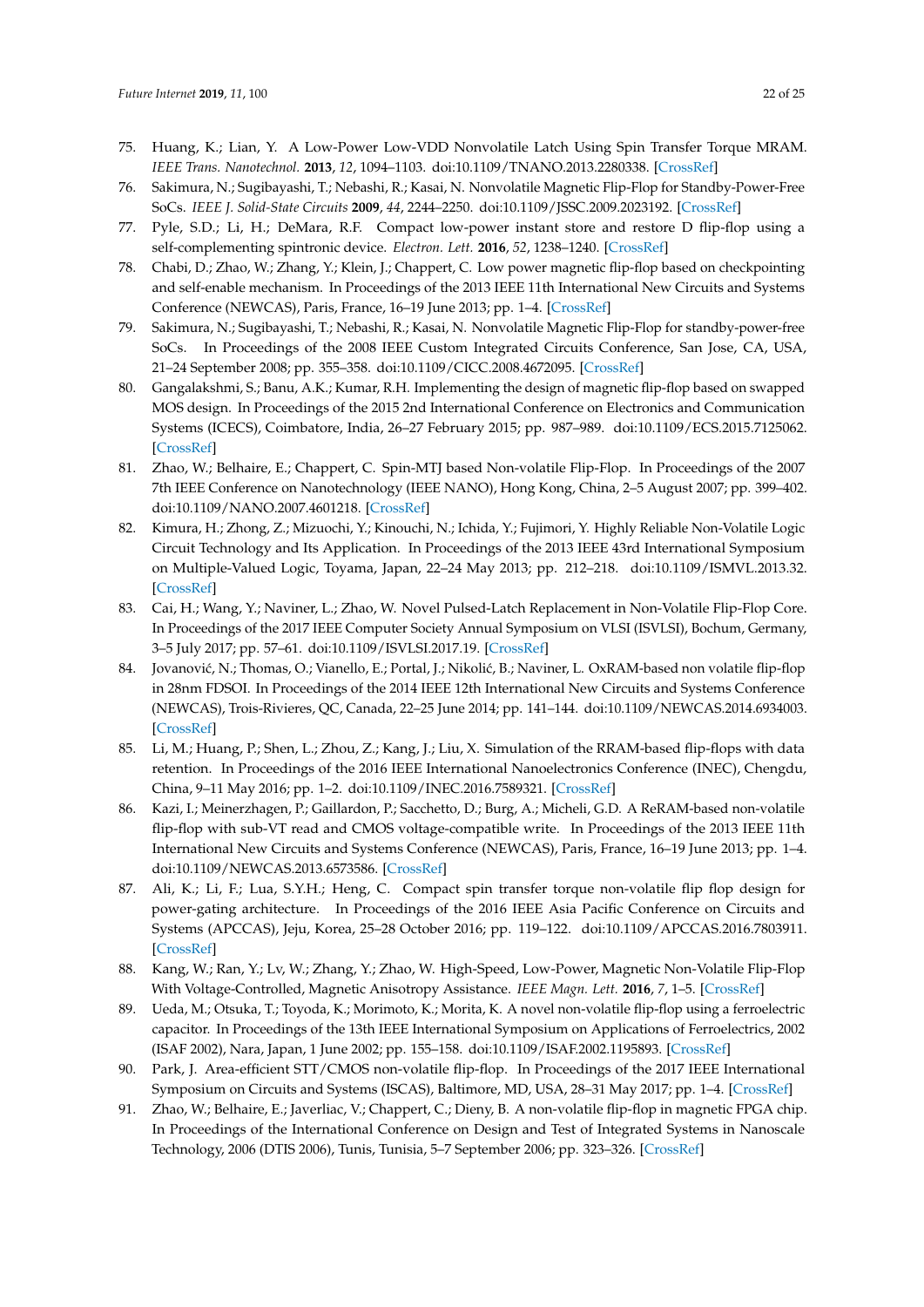- 92. Na, T.; Ryu, K.; Kim, J.; Jung, S.; Kim, J.P.; Kang, S.H. High-performance low-power magnetic tunnel junction based non-volatile flip-flop. In Proceedings of the 2014 IEEE International Symposium on Circuits and Systems (ISCAS), Melbourne, Australia, 1–5 June 2014; pp. 1953–1956. doi[:10.1109/ISCAS.2014.6865544.](https://doi.org/10.1109/ISCAS.2014.6865544) [\[CrossRef\]](http://dx.doi.org/10.1109/ISCAS.2014.6865544)
- 93. Izumi, S.; Kawaguchi, H.; Yoshimoto, M.; Kimura, H.; Fuchikami, T.; Marumoto, K.; Fujimori, Y. A ferroelectric-based non-volatile flip-flop for wearable healthcare systems. In Proceedings of the 2015 15th Non-Volatile Memory Technology Symposium (NVMTS), Beijing, China, 12–14 October 2015; pp. 1–4. doi[:10.1109/NVMTS.2015.7457489.](https://doi.org/10.1109/NVMTS.2015.7457489) [\[CrossRef\]](http://dx.doi.org/10.1109/NVMTS.2015.7457489)
- 94. Jung, Y.; Kim, J.; Ryu, K.; Jung, S.; Kim, J.P.; Kang, S.H. MTJ based non-volatile flip-flop in deep submicron technology. In Proceedings of the 2011 International SoC Design Conference, Jeju, Korea, 17–18 November 2011, pp. 424–427. doi[:10.1109/ISOCC.2011.6138622.](https://doi.org/10.1109/ISOCC.2011.6138622) [\[CrossRef\]](http://dx.doi.org/10.1109/ISOCC.2011.6138622)
- 95. Kimura, H.; Fuchikami, T.; Maramoto, K.; Fujimori, Y.; Izumi, S.; Kawaguchi, H.; Yoshimoto, M. A 2.4 pJ ferroelectric-based non-volatile flip-flop with 10-year data retention capability. In Proceedings of the 2014 IEEE Asian Solid-State Circuits Conference (A-SSCC), KaoHsiung, Taiwan, 10–12 November 2014; pp. 21–24. doi[:10.1109/ASSCC.2014.7008850.](https://doi.org/10.1109/ASSCC.2014.7008850) [\[CrossRef\]](http://dx.doi.org/10.1109/ASSCC.2014.7008850)
- 96. Portal, J.M.; Bocquet, M.; Moreau, M.; Aziza, H.; Deleruyelle, D.; Zhang, Y.; Kang, W.; Klein, J.O.; Zhang, Y.; Chappert, C.; et al. An Overview of Non-Volatile Flip-Flops Based on Emerging Memory Technologies. *J. Electron. Sci. Technol.* **2014**, *12*, 173–181. doi[:10.3969/j.issn.1674-862X.2014.02.007.](https://doi.org/10.3969/j.issn.1674-862X.2014.02.007) [\[CrossRef\]](http://dx.doi.org/10.3969/j.issn.1674-862X.2014.02.007)
- 97. Aiassa, S.; Ros, P.M.; Masera, G.; Martina, M. A low power architecture for AER event-processing microcontroller. In Proceedings of the 2017 IEEE Biomedical Circuits and Systems Conference (BioCAS), Torino, Italy, 19–21 October 2017; pp. 1–4. doi[:10.1109/BIOCAS.2017.8325170.](https://doi.org/10.1109/BIOCAS.2017.8325170) [\[CrossRef\]](http://dx.doi.org/10.1109/BIOCAS.2017.8325170)
- 98. Georgiou, J.; Andreou, A.G. Address-data event representation for communication in multichip neuromorphic system architectures. *Electron. Lett.* **2007**, *43*. doi[:10.1049/el:20070897.](https://doi.org/10.1049/el:20070897) [\[CrossRef\]](http://dx.doi.org/10.1049/el:20070897)
- 99. Georgiou, J.; Andreou, A.G. Address Data Event Representation (ADER) for Efficient Neuromorphic Communication. In Proceedings of the 2007 41st Annual Conference on Information Sciences and Systems, Baltimore, MD, USA, 14–16 March 2007; pp. 755–758. doi[:10.1109/CISS.2007.4298409.](https://doi.org/10.1109/CISS.2007.4298409) [\[CrossRef\]](http://dx.doi.org/10.1109/CISS.2007.4298409)
- 100. Kapoor, C.; Singh, H.; Laxmi, V. A Survey on Energy Efficient Routing for Delay Minimization in IoT Networks. In Proceedings of the 2018 International Conference on Intelligent Circuits and Systems (ICICS), Phagwara, India, 20–21 April 2018; pp. 320–323. doi[:10.1109/ICICS.2018.00072.](https://doi.org/10.1109/ICICS.2018.00072) [\[CrossRef\]](http://dx.doi.org/10.1109/ICICS.2018.00072)
- 101. Rzepecki, W.; Iwanecki, L.; Ryba, P. IEEE 802.15.4 Thread Mesh Network—Data Transmission in Harsh Environment. In Proceedings of the 2018 6th International Conference on Future Internet of Things and Cloud Workshops (FiCloudW), Barcelona, Spain, 6–8 August 2018; pp. 42–47. doi[:10.1109/W-FiCloud.2018.00013.](https://doi.org/10.1109/W-FiCloud.2018.00013) [\[CrossRef\]](http://dx.doi.org/10.1109/W-FiCloud.2018.00013)
- 102. Joo, S.; Kim, H. Low power wireless mesh network over the TDMA link for connecting things. In Proceedings of the 2015 17th International Conference on Advanced Communication Technology (ICACT), Seoul, Korea, 1–3 July 2015; pp. 143–146. doi[:10.1109/ICACT.2015.7224774.](https://doi.org/10.1109/ICACT.2015.7224774) [\[CrossRef\]](http://dx.doi.org/10.1109/ICACT.2015.7224774)
- 103. Kim, J.; Lee, J. Cluster-Based Mobility Supporting WMN for IoT Networks. In Proceedings of the 2012 IEEE International Conference on Green Computing and Communications, Besancon, France, 20–23 November 2012; pp. 700–703. doi[:10.1109/GreenCom.2012.114.](https://doi.org/10.1109/GreenCom.2012.114) [\[CrossRef\]](http://dx.doi.org/10.1109/GreenCom.2012.114)
- 104. Matthys, N.; Yang, F.; Daniels, W.; Michiels, S.; Joosen, W.; Hughes, D.; Watteyne, T. uPnP-Mesh: The plug-and-play mesh network for the Internet of Things. In Proceedings of the 2015 IEEE 2nd World Forum on Internet of Things (WF-IoT), Milan, Italy, 14–16 December 2015; pp. 311–315. [\[CrossRef\]](http://dx.doi.org/10.1109/WF-IoT.2015.7389072)
- 105. Vittecoq, S. A Radio Mesh Platform for the IOT. In Proceedings of the 2013 Seventh International Conference on Innovative Mobile and Internet Services in Ubiquitous Computing, Taichung, Taiwan, 3–5 July 2013; pp. 530–534. doi[:10.1109/IMIS.2013.94.](https://doi.org/10.1109/IMIS.2013.94) [\[CrossRef\]](http://dx.doi.org/10.1109/IMIS.2013.94)
- 106. Liu, Y.; Tong, K.F.; Qiu, X.; Liu, Y.; Ding, X. Wireless Mesh Networks in IoT networks. In Proceedings of the 2017 International Workshop on Electromagnetics: Applications and Student Innovation Competition, London, UK, 30 May–1 June 2017; pp. 183–185. doi[:10.1109/iWEM.2017.7968828.](https://doi.org/10.1109/iWEM.2017.7968828) [\[CrossRef\]](http://dx.doi.org/10.1109/iWEM.2017.7968828)
- 107. Paek, J. Fast and Adaptive Mesh Access Control in Low-Power and Lossy Networks. *IEEE Intern. Things J.* **2015**, *2*, 435–444. doi[:10.1109/JIOT.2015.2457940.](https://doi.org/10.1109/JIOT.2015.2457940) [\[CrossRef\]](http://dx.doi.org/10.1109/JIOT.2015.2457940)
- 108. Darroudi, S.M.; Gomez, C. Modeling the Connectivity of Data-Channel-Based Bluetooth Low Energy Mesh Networks. *IEEE Commun. Lett.* **2018**, *22*, 2124–2127. doi[:10.1109/LCOMM.2018.2864994.](https://doi.org/10.1109/LCOMM.2018.2864994) [\[CrossRef\]](http://dx.doi.org/10.1109/LCOMM.2018.2864994)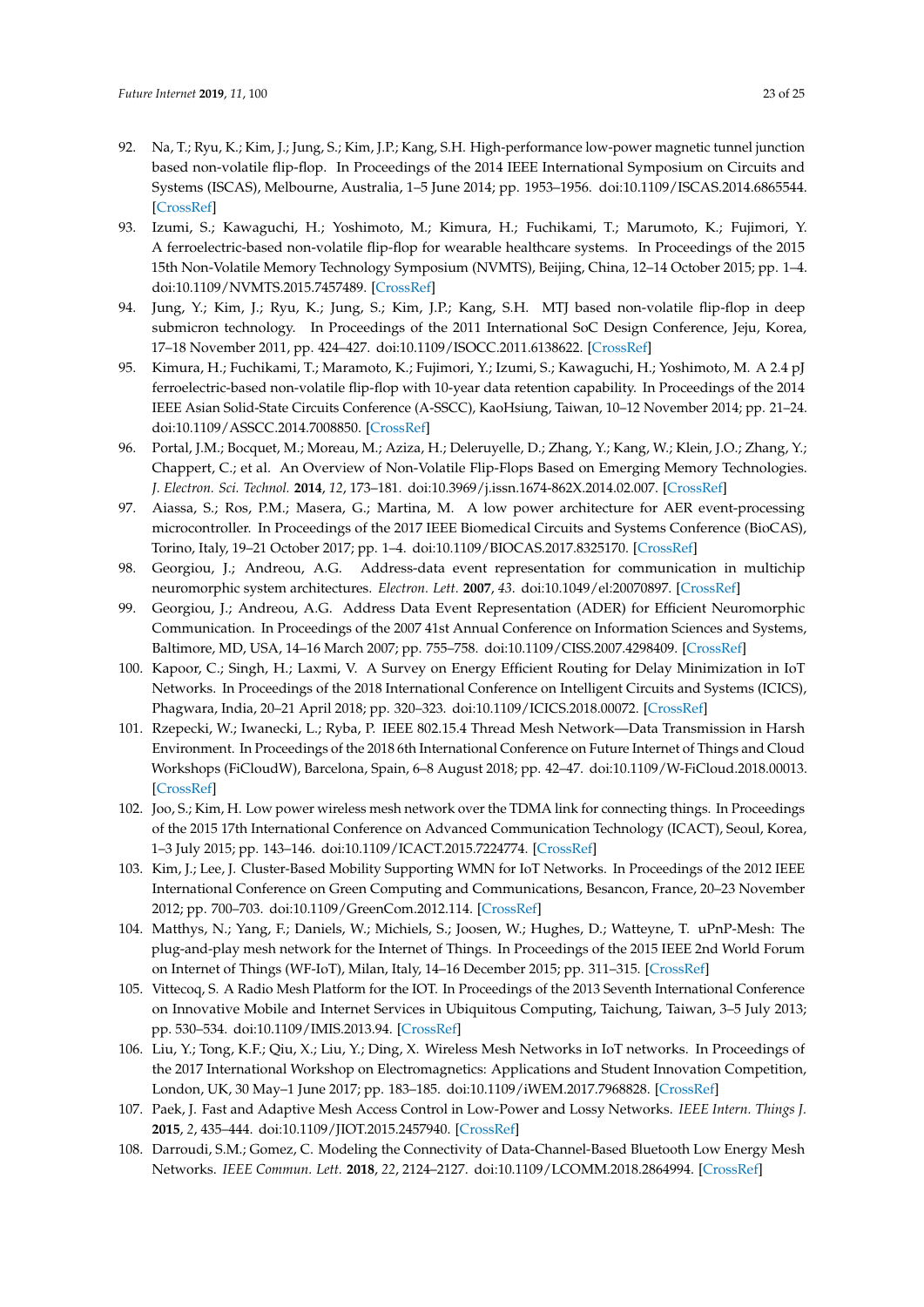- 109. Daly, E.L.; Bernhard, J.T. The rapidly tuned analog-to-information converter. In Proceedings of the 2013 Asilomar Conference on Signals, Systems and Computers, Pacific Grove, CA, USA, 3–6 November 2013, pp. 495–499. doi[:10.1109/ACSSC.2013.6810327.](https://doi.org/10.1109/ACSSC.2013.6810327) [\[CrossRef\]](http://dx.doi.org/10.1109/ACSSC.2013.6810327)
- 110. Cambareri, V.; Mangia, M.; Pareschi, F.; Rovatti, R.; Setti, G. A rakeness-based design flow for Analog-to-Information conversion by Compressive Sensing. In Proceedings of the 2013 IEEE International Symposium on Circuits and Systems (ISCAS2013), Beijing, China, 19–23 May 2013; pp. 1360–1363. doi[:10.1109/ISCAS.2013.6572107.](https://doi.org/10.1109/ISCAS.2013.6572107) [\[CrossRef\]](http://dx.doi.org/10.1109/ISCAS.2013.6572107)
- 111. Pareschi, F.; Albertini, P.; Frattini, G.; Mangia, M.; Rovatti, R.; Setti, G. Hardware-Algorithms Co-Design and Implementation of an Analog-to-Information Converter for Biosignals Based on Compressed Sensing. *IEEE Trans. Biomed. Circuits Syst.* **2016**, *10*, 149–162. doi[:10.1109/TBCAS.2015.2444276.](https://doi.org/10.1109/TBCAS.2015.2444276) [\[CrossRef\]](http://dx.doi.org/10.1109/TBCAS.2015.2444276)
- 112. Liu, S.; Zhang, M.; Jiang, W.; Wang, J.; Qi, P. Theory and hardware implementation of an analog-to-Information Converter based on Compressive Sensing. In Proceedings of the 2013 IEEE 10th International Conference on ASIC, Shenzhen, China, 28–31 October 2013; pp. 1–4. [\[CrossRef\]](http://dx.doi.org/10.1109/ASICON.2013.6812033)
- 113. Cambareri, V.; Mangia, M.; Rovatti, R.; Setti, G. Joint analog-to-information conversion of heterogeneous biosignals. In Proceedings of the 2013 IEEE Biomedical Circuits and Systems Conference (BioCAS), Rotterdam, The Netherlands, 31 October–2 November 2013; pp. 158–161. doi[:10.1109/BioCAS.2013.6679663.](https://doi.org/10.1109/BioCAS.2013.6679663) [\[CrossRef\]](http://dx.doi.org/10.1109/BioCAS.2013.6679663)
- 114. Mangia, M.; Rovatti, R.; Setti, G. Analog-to-information conversion of sparse and non-white signals: Statistical design of sensing waveforms. In Proceedings of the 2011 IEEE International Symposium of Circuits and Systems (ISCAS), Rio de Janeiro, Brazil, 15–18 May 2011; pp. 2129–2132. [\[CrossRef\]](http://dx.doi.org/10.1109/ISCAS.2011.5938019)
- 115. Singh, W.; Deb, S. Energy Efficient Analog-to-Information Converter for Biopotential Acquisition Systems. In Proceedings of the 2015 IEEE International Symposium on Nanoelectronic and Information Systems, Indore, India, 21–23 December 2015; pp. 141–145. doi[:10.1109/iNIS.2015.48.](https://doi.org/10.1109/iNIS.2015.48) [\[CrossRef\]](http://dx.doi.org/10.1109/iNIS.2015.48)
- 116. Abari, O.; Chen, F.; Lim, F.; Stojanovic, V. Performance trade-offs and design limitations of analog-toinformation converter front-ends. In Proceedings of the 2012 IEEE International Conference on Acoustics, Speech and Signal Processing (ICASSP), Kyoto, Japan, 25–30 March 2012; pp. 5309–5312. [\[CrossRef\]](http://dx.doi.org/10.1109/ICASSP.2012.6289119)
- 117. Bellasi, D.E.; Bettini, L.; Benkeser, C.; Burger, T.; Huang, Q.; Studer, C. VLSI Design of a Monolithic Compressive-Sensing Wideband Analog-to-Information Converter. *IEEE J. Emerg. Sel. Top. Circuits Syst.* **2013**, *3*, 552–565. doi[:10.1109/JETCAS.2013.2284618.](https://doi.org/10.1109/JETCAS.2013.2284618) [\[CrossRef\]](http://dx.doi.org/10.1109/JETCAS.2013.2284618)
- 118. Amarlingam, M.; Mishra, P.K.; Rajalakshmi, P.; Giluka, M.K.; Tamma, B.R. Energy efficient wireless sensor networks utilizing adaptive dictionary in compressed sensing. In Proceedings of the 2018 IEEE 4th World Forum on Internet of Things (WF-IoT), Singapore, 5–8 February 2018; pp. 383–388. [\[CrossRef\]](http://dx.doi.org/10.1109/WF-IoT.2018.8355140)
- 119. Ros, P.M.; Crepaldi, M.; Damilano, A.; Demarchi, D. Integrated bio-inspired systems: An event-driven design framework. In Proceedings of the 2014 10th International Conference on Innovations in Information Technology (IIT), Al Ain, UAE, 9–11 November 2014; pp. 48–53. doi[:10.1109/INNOVATIONS.2014.6987560.](https://doi.org/10.1109/INNOVATIONS.2014.6987560) [\[CrossRef\]](http://dx.doi.org/10.1109/INNOVATIONS.2014.6987560)
- 120. Crepaldi, M.; Dapra, D.; Bonanno, A.; Aulika, I.; Demarchi, D.; Civera, P. A Very Low-Complexity 0.3–4.4 GHz 0.004 mm<sup>2</sup>All-Digital Ultra-Wide-Band Pulsed Transmitter for Energy Detection Receivers. *IEEE Trans. Circuits Syst. I Regul. Pap.* **2012**, *59*, 2443–2455. doi[:10.1109/TCSI.2012.2188954.](https://doi.org/10.1109/TCSI.2012.2188954) [\[CrossRef\]](http://dx.doi.org/10.1109/TCSI.2012.2188954)
- 121. Crepaldi, M.; Sanginario, A.; Ros, P.M.; Demarchi, D. Low-latency asynchronous networking for the IoT: Routing analog pulse delays using IR-UWB. In Proceedings of the 2016 14th IEEE International New Circuits and Systems Conference (NEWCAS), Vancouver, BC, Canada, 26–29 June 2016; pp. 1–4. doi[:10.1109/NEWCAS.2016.7604842.](https://doi.org/10.1109/NEWCAS.2016.7604842) [\[CrossRef\]](http://dx.doi.org/10.1109/NEWCAS.2016.7604842)
- 122. Crepaldi, M.; Angotzi, G.N.; Maviglia, A.; Berdondini, L. A 1 Gpps asynchronous logic OOK IR-UWB transmitter based on master-slave PLL synthesis. In Proceedings of the 2017 IEEE International Symposium on Circuits and Systems (ISCAS), Baltimore, MD, USA, 28–31 May 2017; pp. 1–4. [\[CrossRef\]](http://dx.doi.org/10.1109/ISCAS.2017.8050693)
- 123. Crepaldi, M.; Angotzi, G.N.; Maviglia, A.; Diotalevi, F.; Berdondini, L. A 5 pJ/pulse at 1-Gpps Pulsed Transmitter Based on Asynchronous Logic Master–Slave PLL Synthesis. *IEEE Trans. Circuits Syst. I Regul. Pap.* **2018**, *65*, 1096–1109. doi[:10.1109/TCSI.2017.2762159.](https://doi.org/10.1109/TCSI.2017.2762159) [\[CrossRef\]](http://dx.doi.org/10.1109/TCSI.2017.2762159)
- 124. Rani, M.; Dhok, S.B.; Deshmukh, R.B. A Systematic Review of Compressive Sensing: Concepts, Implementations and Applications. *IEEE Access* **2018**, *6*, 4875–4894. [\[CrossRef\]](http://dx.doi.org/10.1109/ACCESS.2018.2793851)